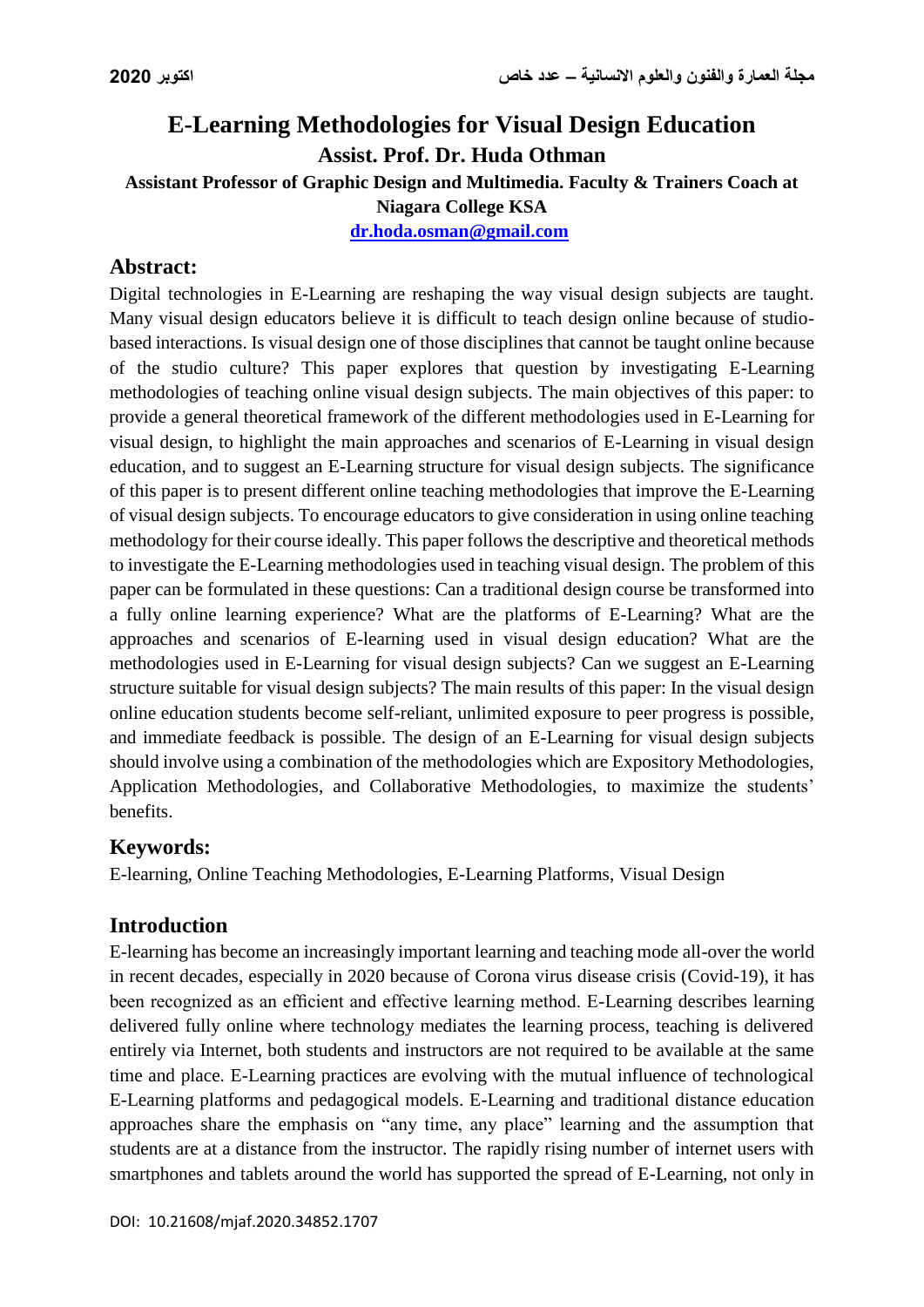higher education and vocational training but also in primary and secondary schools. Today, the broad penetration and consolidation of E-Learning needs to advance and open to support new possibilities. Future E-learning should encompass the use of internet technologies for both formal and informal learning by leveraging different services and applications. The digital technologies in E-Learning are reshaping the way higher education subjects are taught, including visual design. The areas of visual design "such as industrial design, interior design, communication and interaction design, graphic design, and fashion design" has been somewhat slow in adopting online E-Learning formats, perhaps because design learning is so tied to the tacit knowledge gained during the production process. There is now, however, a critical mass of data from which meaningful conclusions can be drawn as design vaults itself into the online realm. Most of visual design disciplines use studio teaching as a pedagogy to educate students for professions in art and design. Studio teaching bases a high premium on face-to-face interactions which guide learning through dialogue and feedback on individual work. Many visual design educators believe it is difficult or even impossible to teach design online because of studio-based interactions. Is visual design one of those disciplines that cannot be taught online because of the studio culture? This paper explores that question by presenting E-Learning methodologies of teaching visual design subjects that employ a virtual classroom to manage peer-to-peer critiques, instructor feedback, and assignments.

## **Objectives of the Paper**

#### **The objectives of the paper are:**

To provide a general theoretical framework of the different methodologies can be used in E-Learning for visual design education.

- To highlight the main approaches and scenarios of E-Learning in visual design education.
- To identify the differences among E-Learning platforms.
- To identify the E-Learning components for visual design subjects
- To suggest an E-Learning structure for visual design subjects

## **The Paper Significance**

The significance of this paper is to present different online teaching methodologies that can improve the online learning environment for the students of visual design. This paper will also encourage educators and course developers to give more consideration in using specific online teaching methodology for their respective course ideally.

## **Statement of the Problem**

The problem of this paper can be formulated in the following questions:

- o Can a traditional design course be transformed into a fully online learning experience?
- o What are the platforms of E-Learning?
- o What are the approaches and scenarios of E-learning used in visual design education?
- o What are the methodologies used in E-Learning for visual design subjects?
- o Can we suggest an E-Learning structure suitable for visual design subjects?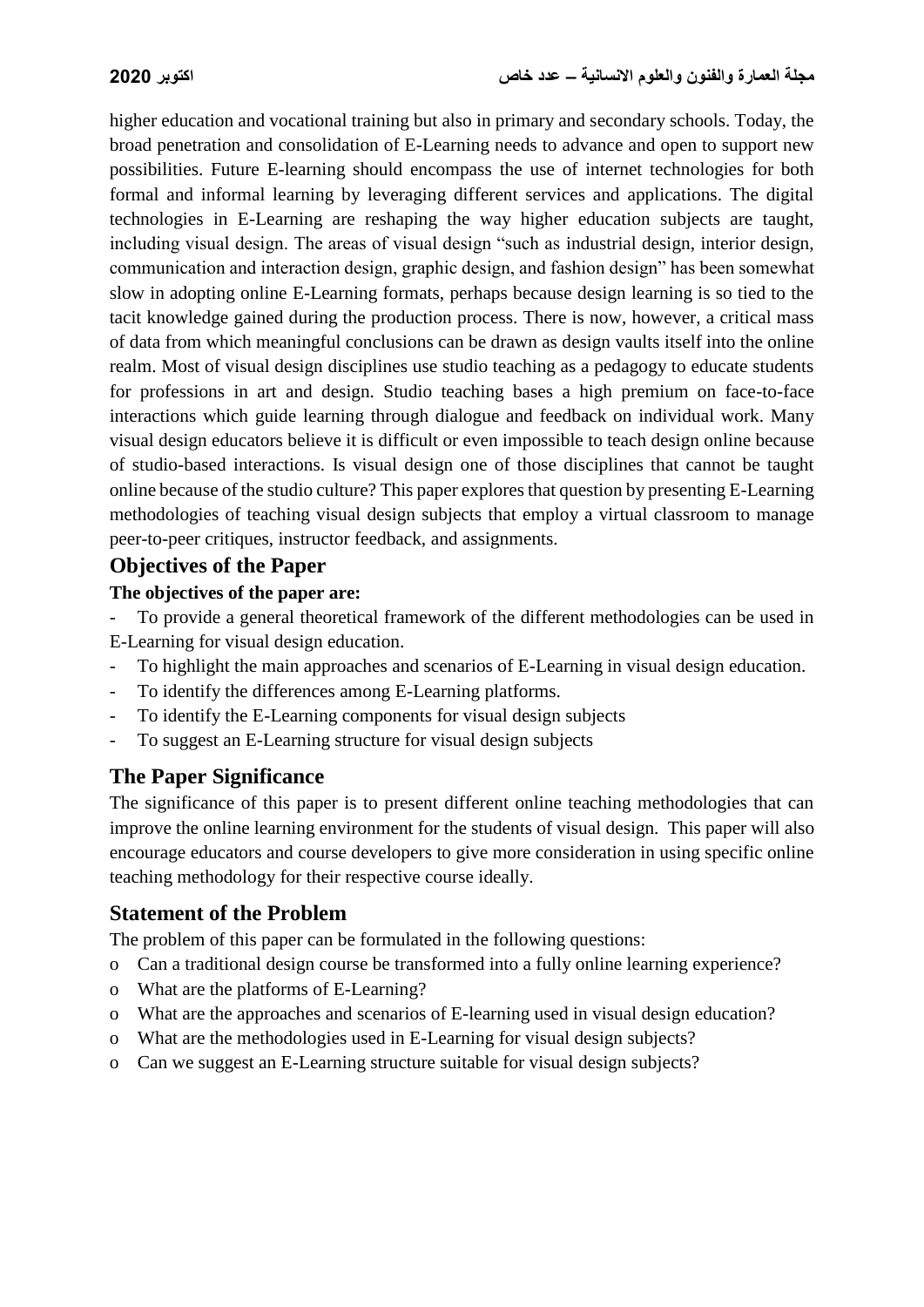## **The Hypotheses of the Paper**

#### **This paper supposes that:**

- A traditional visual design course can be transformed into a fully online learning experience.

The best practice to make distinct and effective E-Learning course for visual design subjects, should involve using a combination of online teaching methodologies including: Expository Methodologies, Application Methodologies, and Collaborative Methodologies. The Methodology of the Paper

The Methodology of this paper, it follows the descriptive and theoretical methods to investigate the E-Learning methodologies that can be used in teaching visual design via online environment.

#### **Theoretical Framework**

#### **Traditional Education of Visual Design**

The student-centered, socially interactive characteristics of teaching and learning of visual design has always rendered it distinct from more conventional academic disciplines, such as history, philosophy, or business, for example (Loy & Canning, 2013). These disciplines can be faced with large class sizes of over 150 students, where knowledge transmission occurs in lecture format and individual student engagement is challenging to accommodate. Students often receive feedback only after learning has been completed (through summative assessment like an exam), while visual design students' learning is guided by individual and ongoing feedback and is informed by a cycle of action and reflection. It is these socially interactive characteristics of teaching and learning design that colors many design educators' opinions that it is difficult or even impossible to teach design online. (Bender, 2005; Fleischmann, 2016; Park, 2011; Wood, 2018). Comparatively few fully online visual designs courses exist while other academic disciplines are experiencing rapid growth in offering fully online subjects (Kumar, Kumar, Palvia, & Verma, 2019). Studio teaching occupies the pedagogical heart of higher education visual design disciplines that prepare students for professions in such diverse fields as industrial design, graphic design, digital media design, architectural design, interior design, and fashion design. The characteristics of studio-based teaching in art, architecture and visual design, have been identified as supporting interaction, active learning, as well as social engagement (Crowther, 2013; STP, 2009). The traditional design studio "Figure 01" is a physical space which nurtures this project-based learning through open discussions and handson activities. Studio teaching places a high premium on face-to-face interactions which guide individual student learning through interactions and dialogue (Blair, 2006; Kuhn, 2001; Lee, 2006). Part of this dialogue revolves around the studio critique. The critique or "crit" is the central method of formative assessment in art and visual design education (Blythman, Orr, & Blair, 2007; Day, 2012; Fleischmann, 2016). At critiques, students present their work-inprogress to the design educator, peers, and at times, design professionals to receive feedback. The critique and learning in a studio environment support peer learning; instant feedback is dialogic and highly social, and it enables students to benchmark themselves against peers (Blythman, Orr, & Blair, 2007). Studio critiques function as a catalyst to improve students' creative output, thinking processes, and techniques when students present their work-inprogress to peers, instructors, and design professionals for comment (Ellmers, 2006; Lee, 2006). The focus of a studio critique is to trigger individual creative development through a circle of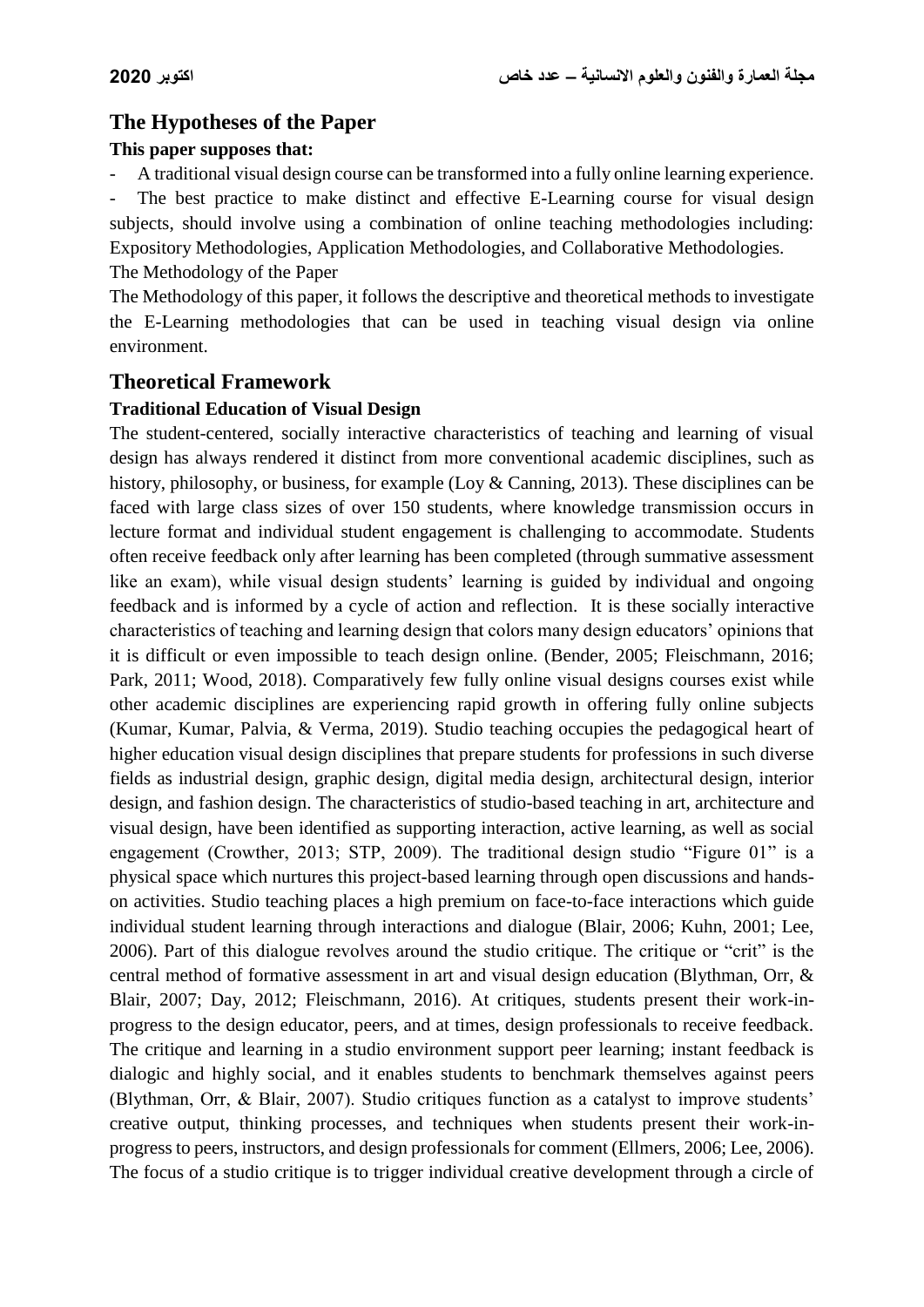action and reflection (Ellmers, 2006). The crit attains a key goal of design education, which is to foster the ability in each student to reflect on the quality of their creative output and that of others. This reflective practice has always been central to the education of design students (Fleischmann, 2016). The way visual design is taught and learned illuminates the challenges design educators face when attempting to create blended or online learning experiences for students. Design is a project-based discipline with studio-based teaching as its core pedagogy (Park, 2011; Saghafi, Franz, & Crowther, 2010). Projects which are either real or fictional present students with open-ended problems to which no single answer exists (Blair, 2006; Crowther, 2013). Possible solutions are discussed with peers and design educators and these discussions guide the learning process (Kwan, 2010; Park, 2011).



**Figure 01: Examples of the Traditional Design Studio [https://www.ualberta.ca/art-design/areas-of-study/visual-communication-design.html -](https://www.ualberta.ca/art-design/areas-of-study/visual-communication-design.html%20-) (Accessed 30.07.2020)**

## **E-Learning in Visual Design**

Art and design often lag behind the schools of business, engineering, and science in curricular integration of technology, even though technology has impacted the way art is taught, studied, and practiced. Technology impacts every stage of the visual design process, from ideation to implementation. In turn, technology impacts traditional design education and the newest form, online education. (Lawn, 1998). As offerings of online visual design courses continue to increase, especially these days of 2020 during Corona virus disease crisis (Covid-19), the most commonly stated barrier for faculty to integrate technology into their curriculum is a lack of time. For design educators in particular, "preparing for a virtual design studio experience requires more preparation on the part of participating both faculty and students". Acknowledged as more labor intensive than traditional face-to-face courses, virtual studio course preparation is more than an "add-on" to the already busy schedules. Other barriers include a dislike of computers, a lack of available technology resources, and the insensitivity of administration to instructional needs. In addition, online education is not yet seen as advantageous to design educators. (Blossom, Matthews, & Gibson, 2002, p. 29). On a positive note, the use of new technologies can be motivating. Fifty-one percent of educators in the 2000 National Education Association survey who had never taught a Web-based course were favorable toward distance education and 72% of those who had taught a Web-based course were also favorable. The enthusiasm to offer this educational opportunity to students outweighs other concerns. (http://www.nea.org). Parker (2003) analyzed over 100 articles and concluded faculty become involved in distance teaching for the same reasons and rewards that they teach traditional courses. Some of these rewards are extrinsic (such as compensation and recognized leadership) while some are intrinsic (such as gained knowledge and accommodating a diverse group of students). Can a traditional design course be transformed into a fully online learning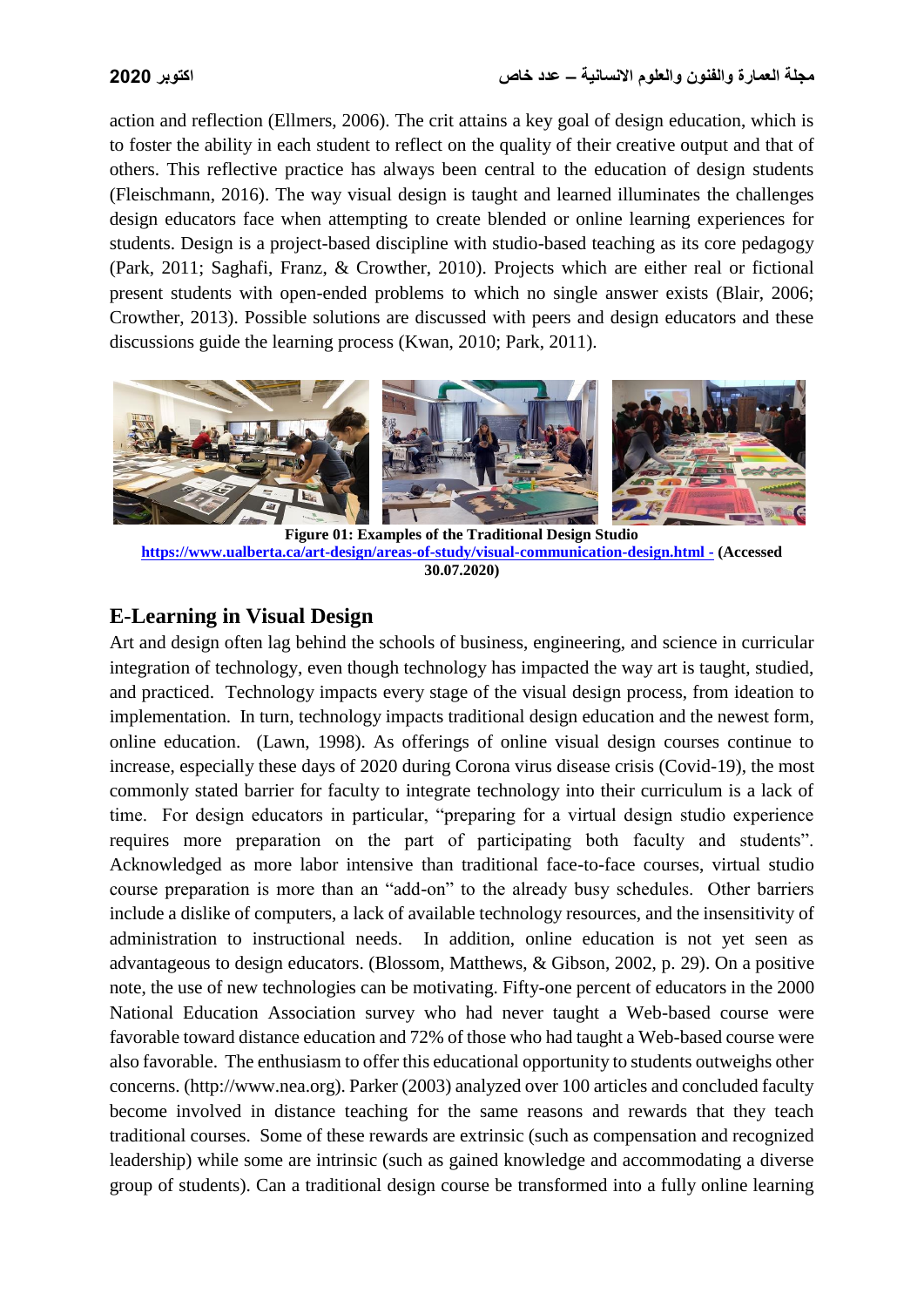experience? This paper investigates that central question and provides some practical answers. This paper explores the E-Learning approaches and scenarios in the visual design education. This paper also suggests an E-Learning structure suitable for visual design subjects. Furthermore, it explores the effectiveness of teaching design online via appropriate set of methodologies.

## **The Literature Review of Online Visual Design Education:**

As technology advances, so do options for design educators to introduce online elements to their subjects, particularly internet-based collaboration and classroom critiques; Student participation and a willingness to take responsibility for self-directed learning are key to making this online approach work. Visual design studio classes are commonly taught in smaller groups of up to 20 students (Crowther, 2013; STP, 2009), so most of the larger sample sizes involve blended learning subjects, where digital technology is specifically used to cope with largersized, often geographically dispersed, design classes. Blended learning seems to be a middle ground to introduce online elements to design classes with various educators trialing social media platforms like Facebook as a collaborative and communication tool. (Fleischmann, 2016). But these trials do not offer students a completely online experience. Online courses combine all the teaching materials, discussions, display of design process and production into a virtual environment where instructor and peers' critique creative work and project submissions are done via the Internet. Early research recognized the power of the internet for collaborative projects in visual design education (Cheng, 2000). The limitations of distance, time, and physical location are not present on the web. But it is not easy to create an online learning experience (or virtual design studio) where the social interaction of face-to-face, problem-based learning is done over the internet and where students must assume basic organizational skills (Kvan, 2001). Researchers also suggest that the key to the successful implementation of online collaboration in visual design depends on high student participation rates and quick instructor feedback (Bender & Vredevoogd, 2006). Investigators (Power and Kannara 2016) found that ease of navigation and well-designed modules are critical to the success of student-centric virtual studios. Investigators also found that training on internet tools positively impacts both student and teacher engagement in the course material; the smooth operation of technology platforms and tools can make or break a blended or online design class. (Barber 2011) examined conducting the studio critique online at a Canadian university's' graphics design foundation course as part of a blended learning experience. Barber's theory is that the critique could work in a blended learning mode with critique feedback undertaken in online discussions while hands-on practice is carried out in the classroom. When reviewing the literature, it becomes apparent that currently no 'one size fits all' online visual design education model exists. The highly student-centered approach of design learning and teaching is based on learning that is guided through ongoing feedback and the process of action and reflection does not easily translate into a fully online learning experience (Fleischmann, 2016). In comparison, conventional disciplines with a traditional way of knowledge transfer appear to have a head start in translating their teaching and learning approaches (e.g. lecture, exam) into an online environment. Nevertheless, examples of strictly online approaches to higher design education subjects point out the following advantages in terms of critiquing and feedback:

o Outside experts can provide feedback (Kvan, 2001)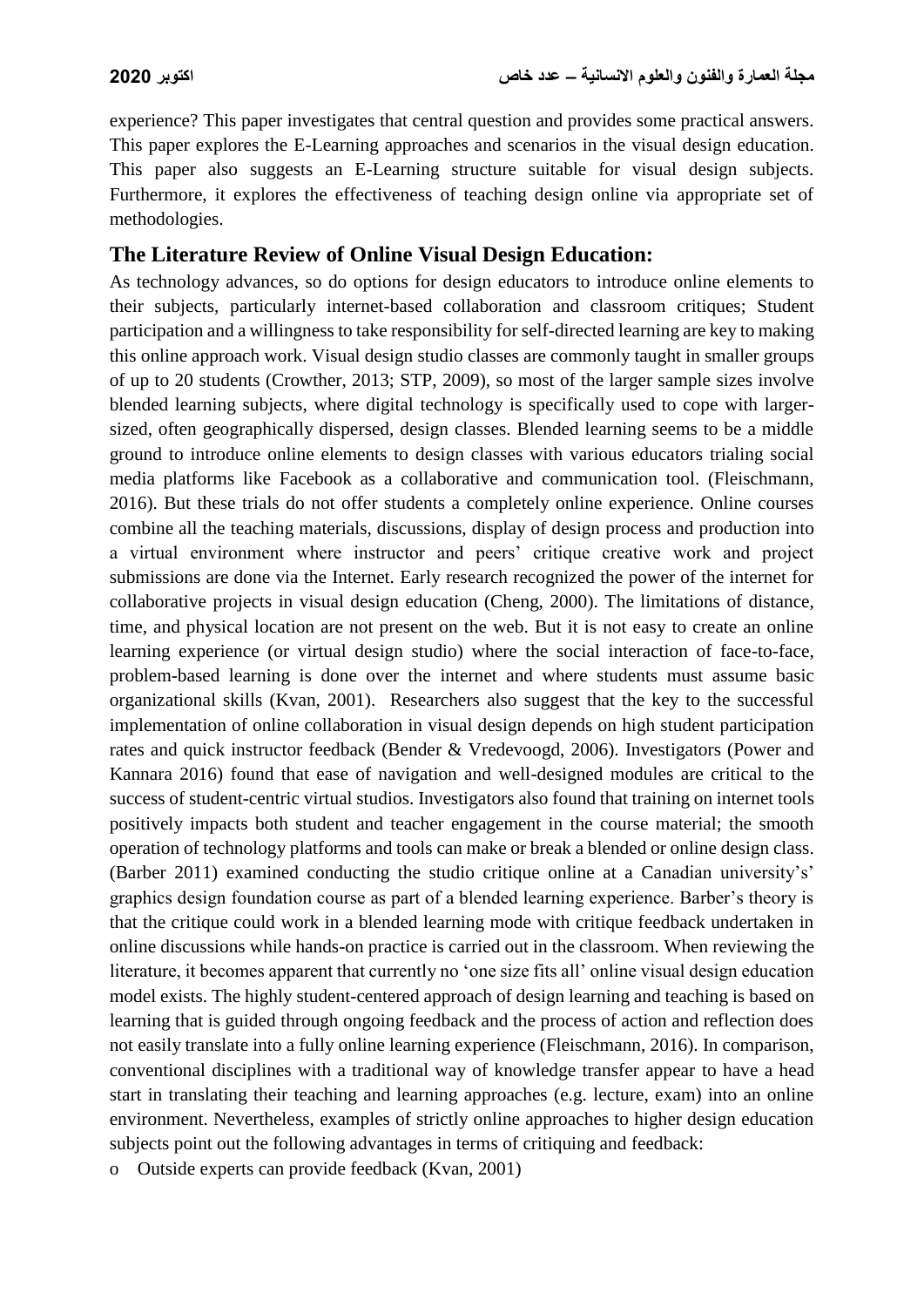o Asking students to critique online leads to higher level of participation in collaboration (McIntyre, 2007)

o Reviewing the design process of students' works facilitates focusing on the process rather than on the final product (Saghafi, Franz, & Crowther, 2010)

o Unlimited exposure to peer progress is possible (Güler, 2015)

o Immediate response and feedback are possible (McNamara, 2015)

o Students become more self-reliant when it comes to developing their own expertise if an expert is not available in the studio for immediate feedback (Lotz, Jones, & Holden, 2015)

## **What is the E-Learning Platforms?** *"Figure 02"*



**Figure 02: E. Learning Platforms "LCMS, LMS, & VLE" – Designed by the author**

Several organizations and educational institutions use E-Learning platforms to deliver and manage their learning processes. An E-Learning platform is a set of interactive online services that provide learners with access to information, tools and resources to support educational delivery and management through the Internet. There are a variety of E-Learning platforms with different levels of complexity, but their most important features include:

o E-Learning content management: creation, storage, access to resources.

o Curriculum mapping and planning: lesson planning, personalized learning experience, assessment.

o Learner engagement and management: learner information, progress tracking.

o Tools and services – forums, messaging system, blogs, group discussions.

E-Learning platforms are usually referred to as virtual learning environments (VLEs), learning management systems (LMSs) or learning content management systems (LCMSs). These terms are often used interchangeably, and despite differences between these platforms, they have many features in common. Virtual learning environments, or VLEs "Figure 03", are used to simulate traditional face-to-face classroom activities and facilitate teaching and learning with a strong collaborative component. Examples of VLEs are Moodle and Blackboard.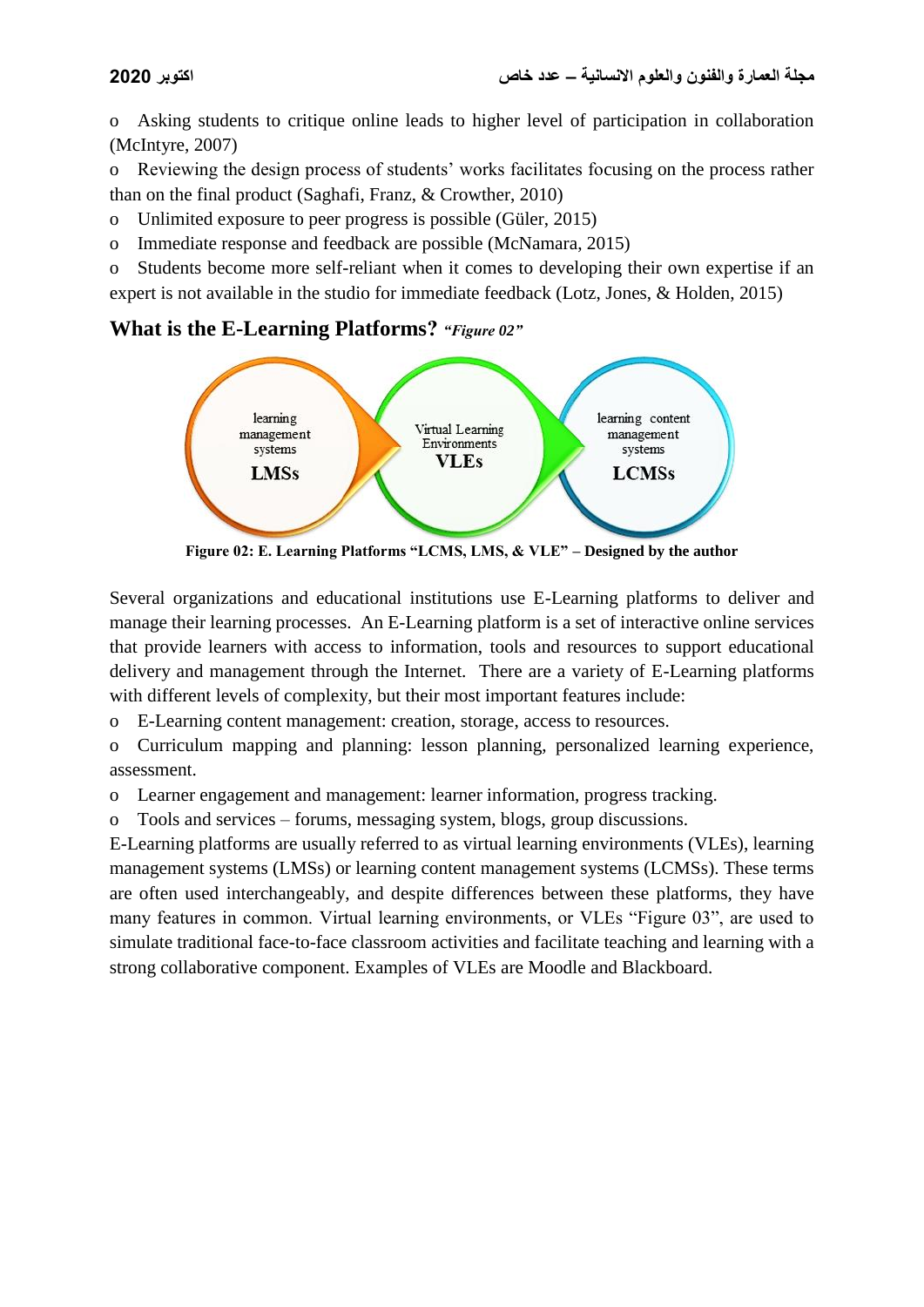

**Figure 03: VLE Components - https://slideplayer.com/slide/6841667/ - (Accessed 31.07.2020)**

A learning management system, or LMS "Figure 04", solution facilitates delivery and management of all learning offerings, including online, virtual classroom and instructor-led courses. It automates the learning course and easily delivers training, manages learners and keeps track of their progress and performance across training activities, which reduces administrative overhead.



**Figure 04: LMS Components - https://www.spectrumlms.com/ - (Accessed 31.07.2020)**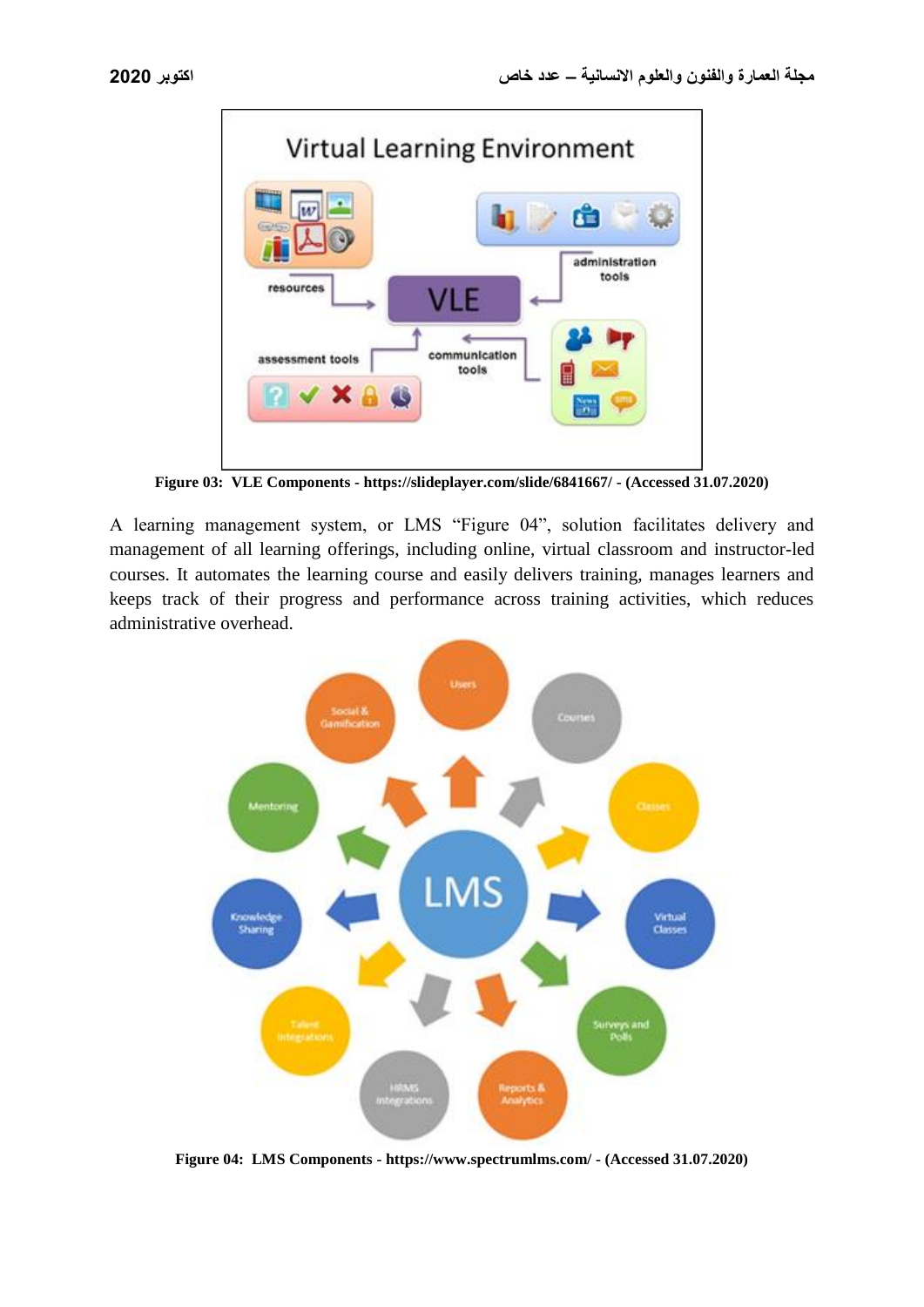Another type of platform is learning content management systems, or LCMSs "Figure 05", it focuses mainly on creating E-Learning content. In other words, developers and administrators create content material, such as articles, tests, games, video and small units of digital content (content chunks), which then are rapidly assembled, reused and tailored into different courses according to learners' needs. LCMSs reduce development efforts and allow digital content to be easily repurposed. Both LMSs and LCMSs are designed to manage course content and track learner performance and learning objects, but they differ in their purposes. While LMSs manage and track online activities, classrooms and all sources and events, LCMSs do not manage blended learning, but only the digital content, even at its lowest levels. Basically, there are no functional differences between LMSs and VLEs, but the distinction comes more from the setting in which they operate. LMSs are primarily for training while VLEs are primarily for education. New generations of E-Learning platforms are modular, they consist of "plug-ins" and "add-ons", software components that extend platforms' basic functionalities. For example, some LMS applications integrate plug-ins that extend performance management capabilities and support job competency databases, while others include content management capabilities for central storage of all forms of content (e.g. media assets, learning objects).



**Figure 05: LCMS Components - [https://www.openpr.com/news/2082733/learning-content-management](https://www.openpr.com/news/2082733/learning-content-management-systems-lcms-market-current)[systems-lcms-market-current](https://www.openpr.com/news/2082733/learning-content-management-systems-lcms-market-current) - (Accessed 31.07.2020)**

## **What are the scenarios of E-learning used in visual design education?**

Blended E-Learning - Gamified E-Learning - E-Learning Nuggets - Active Experimentation E-Learning systems have various advantages such as reduced costs and increased flexibility for institutions and enable students to be independent on their choices of learning patterns (Li-Tze an Hung, 2015). E-Learning has been implemented by several fields of visual design education in various forms since a considerably long time. It's worthy to mention that the combination of in-class education with online pre-class assignments, for instance, is a commonly adopted form of learning at different levels of education. Known as blended E-Learning, this scenario takes online systems as core activity and the traditional in class education as a complementary medium for maintaining a concrete interaction between students and teachers. (Li-Tze an Hung,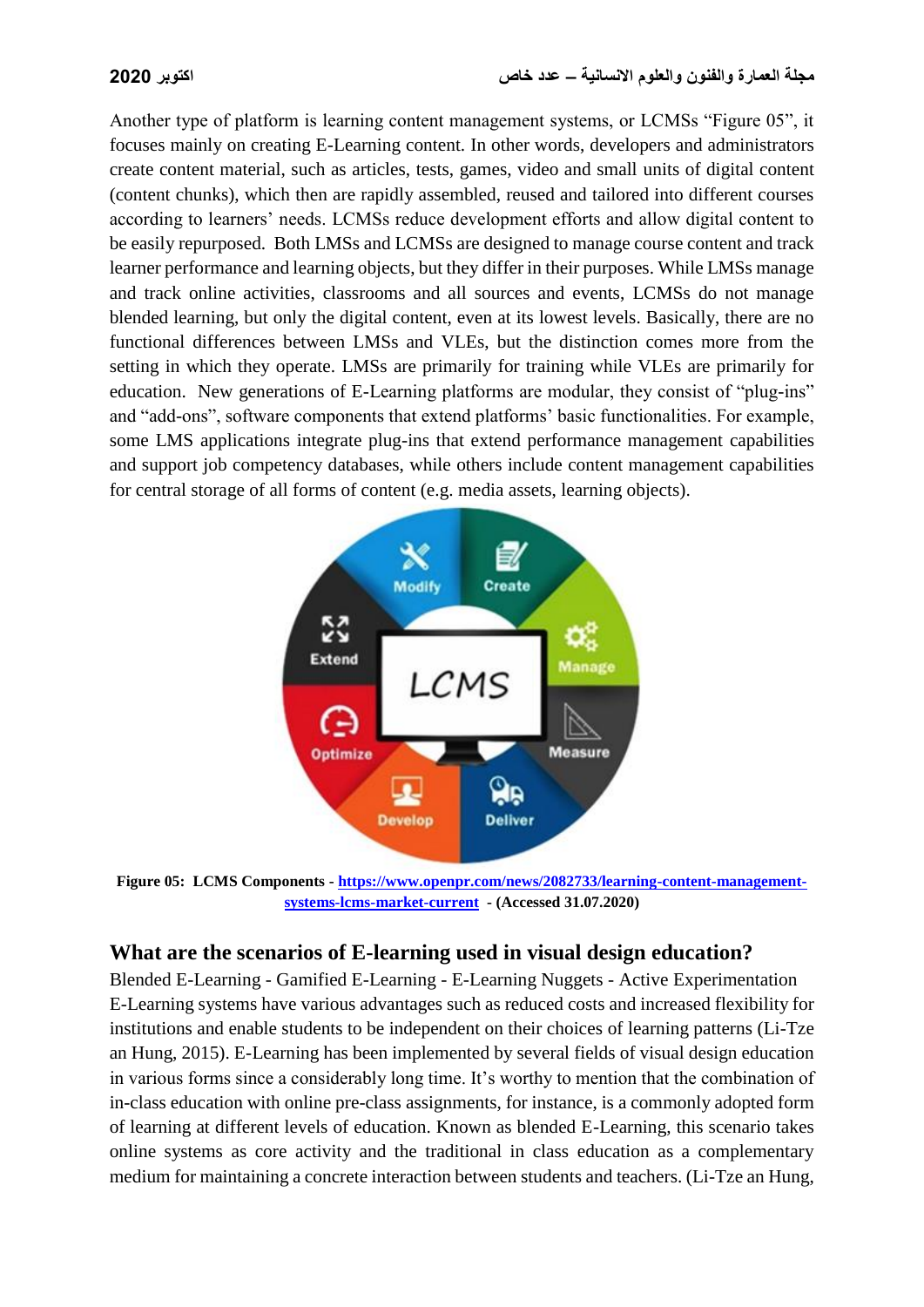2015). A good E-Learning implementation would involve the combination of online and offline materials in sufficient levels. As discussed by Graham (2001), a well-designed platform first of all should promote student faculty interaction as well as the collaboration amongst students. The efficient implementation of E-Learning in the framework of courses addressed to life-long learning experiences. Firstly, by increasing the level of interactivity of online platform through the execution of various trends and effective use of media tools. A powerful example is the gamified E-Learning based on several challenges and feedbacks, keeping the learners motivated through its experiential essence. Another compelling trend is the division of a huge content into smaller portions, which is called Micro learning **(E-Learning Nuggets)**. This type of learning materials can come into forms as small videos or visual materials which require no longer than five minutes to watch or have a look at. This type of learning is advantageous for teachers and learners: the greatest variability in student attention arises from differences between teachers and not from the teaching format itself (Bradbury, 2016), but within an online platform environment the quality of the content and how the materials are provided represent crucial elements for a satisfying lecture experience. Second, aside from enriching the online content, embracement of tangible elements such as the workshops, laboratories or lectures that take place in classical learning environment is an effective scenario in E-Learning: this is only one of the reason why the E-Learning experience should include stage of "active experimentation" and "concrete experience" as in the traditional learning cycle (Kolb 1984). This scenario can provide a concrete online environment and rapid interaction, which is challenging to implement by online side of an E-Learning scenario.

## **E-Learning approaches in the visual design subjects?**

There are two general approaches of E-Learning in visual design education: self-paced and instructor-led. Self-paced learners are alone and completely independent, while facilitated and instructor-led e-learning courses provide different levels of support from tutors and instructors and collaboration among learners. Often, E-Learning for visual design courses combine both approaches, but for simplicity it is easy to consider the two separately.

## **Self-paced E-Learning**

Learners are offered E-Learning courseware (also called Web-based training (WBT), which can be complemented by supplemental resources and assessments. Courseware is usually housed on a Web server, and learners can access it from an online learning platform. Learners are free to learn at their own pace and to define personal learning paths based on their individual needs and interests. E-learning providers do not have to schedule, manage or track learners through a process. E-learning content is developed according to a set of learning objectives and is delivered using different media elements, such as text, graphics, audio and video. It must provide as much learning support as possible (through explanations, examples, interactivity, feedback, glossaries, etc.), in order to make learners self-sufficient. However, some kind of support, such as e-mail-based technical support or e-tutoring, is normally offered to learners. When self-paced e-learning is offered through an Internet connection, there is the potential to track learners' actions in a central database.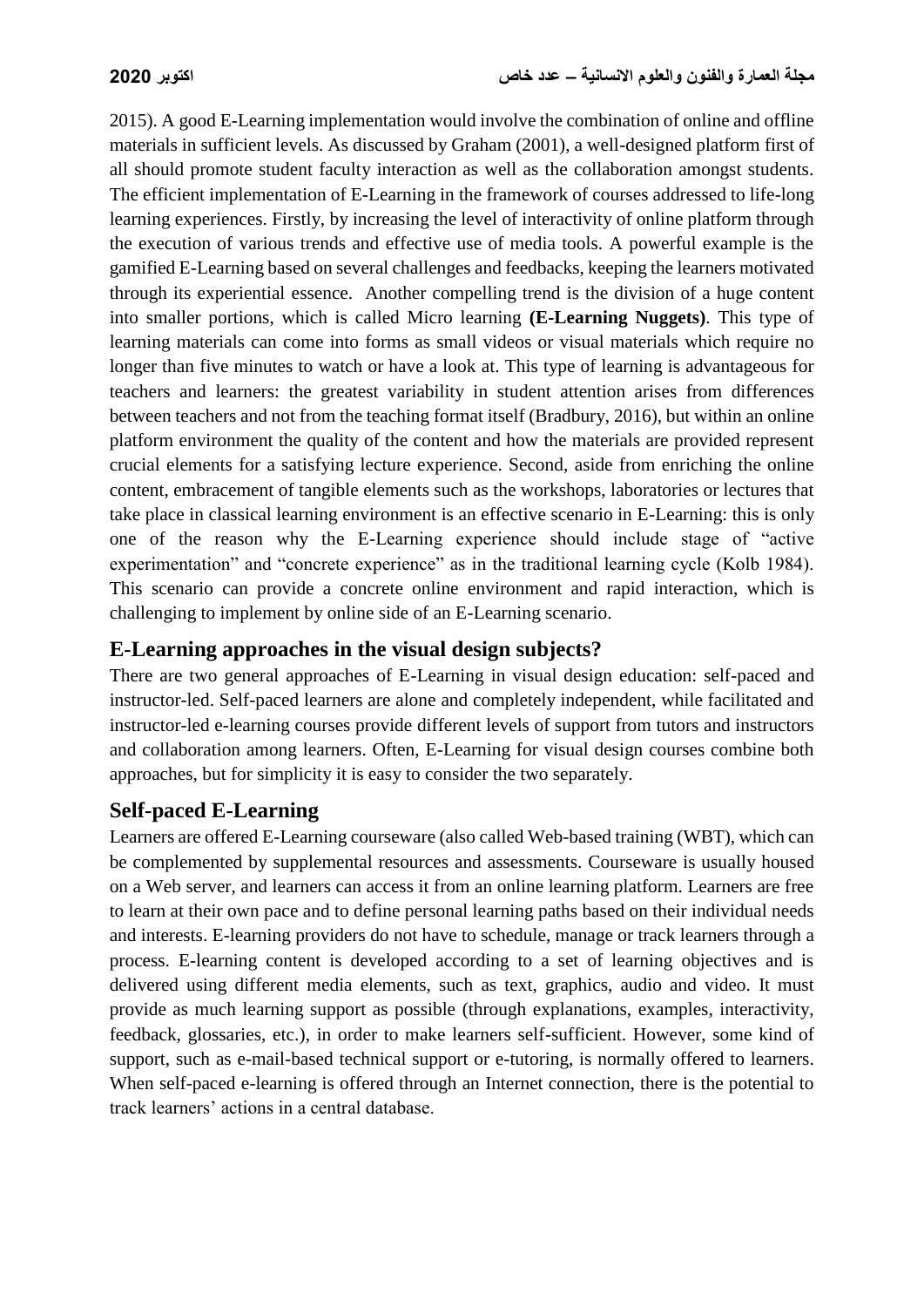## **Instructor-led E-Learning:**

In this model, a linear curriculum of visual design is developed that integrates several content elements and activities into a chronological course or syllabus. The design course is scheduled and led by an instructor through an online learning platform. The content of E-Learning for individual study can be integrated with instructor's lectures, individual assignments and collaborative activities among learners. Learners, and instructors can use communication tools such as e-mails, discussion forums, chats, polls, whiteboards, application sharing and audio and video conferencing to communicate and work together. At the end, a final step typically includes an exercise or assessment to measure learning.

#### $A.A$  $BE$ Learning content **E-Learning**  $A.B$ **Components** A.D **B.E-tutoring,** for Visual **B.Virtual** E-coachina Classroom **Design** -mentoring **Subjects** A.C **B.Collabora** tive Learning

## **The Effective E-Learning Components for Visual Design Subjects: "Figure 06"**

**Figure 06: E-Learning Components for Visual Design Subjects – Designed by the author**

## **A. E-Learning content**

### **E-learning for visual design subjects' content can include:**

### **- Simple Learning Resources:**

Simple learning resources are non-interactive resources such as documents, PowerPoint presentations, videos or audio files. These materials are non-interactive in the sense that learners can only read or watch content without performing any other action. These resources can be quickly developed and, when they match defined learning objectives and are designed in a structured way, they can be a valuable learning resource even though they don't provide any interactivity.

#### **- Interactive E-Lessons:**

The most common approach for self-paced E-Learning is Web-based training consisting of a set of interactive E-lessons. An e-lesson is a linear sequence of screens which can include text, graphics, animations, audio, video and interactivity in the form of questions and feedback. Elessons can also include recommended reading and links to online resources, as well as additional information on specific topics.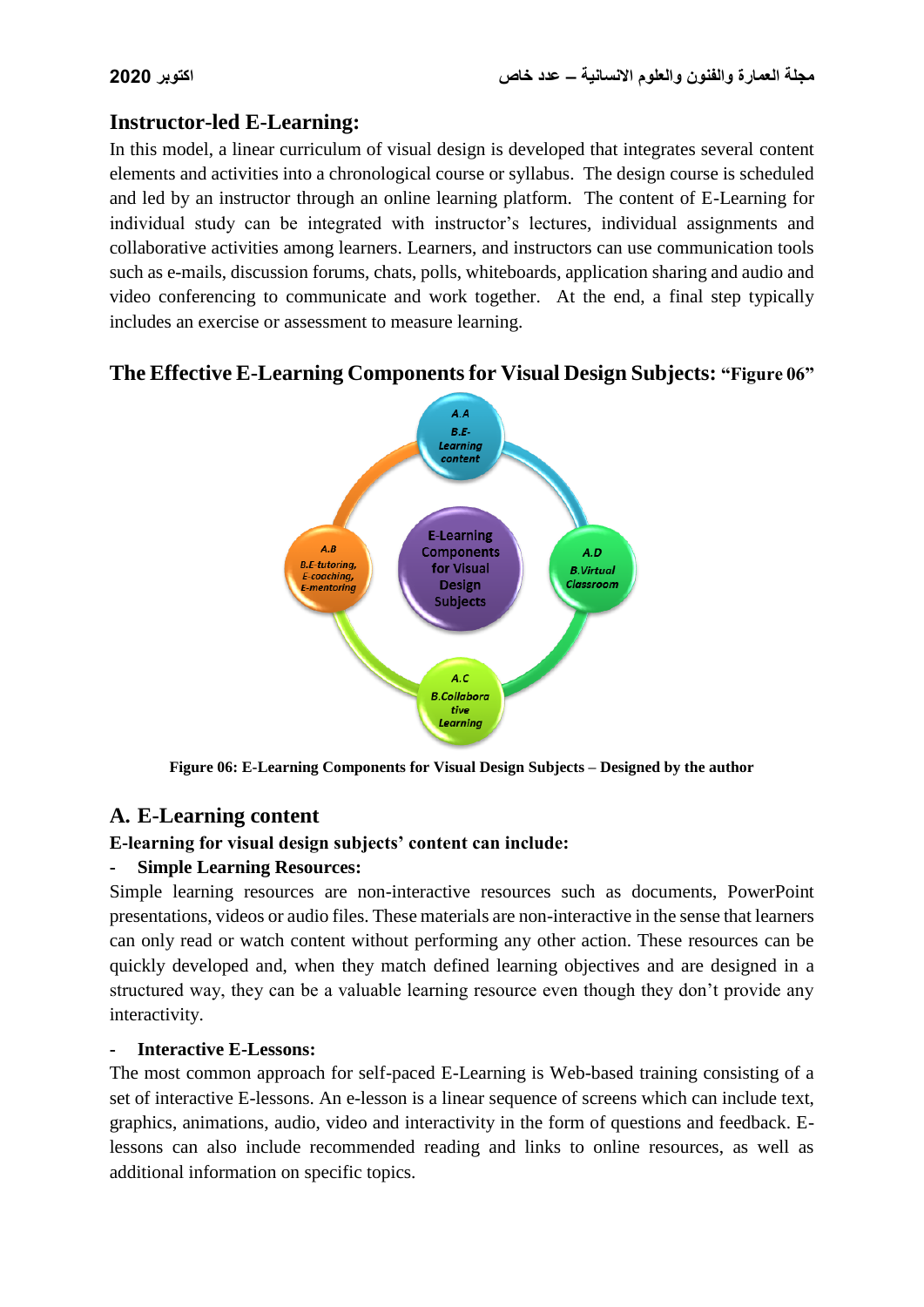#### **- Electronic Simulations:**

Simulations are highly interactive forms of E-Learning. The term "simulation" basically means creating a learning environment that "simulates" the real world, allowing the learner to learn by doing. Simulations are a specific form of Web-based training that immerse the learner in a realworld situation and respond in a dynamic way to his/her behavior.

#### **- Job Aids:**

Job aids provide just-in-time knowledge. They can take several forms and be delivered on different platforms (e.g. computer, printed document, mobile phone). They usually provide immediate answers to specific questions, thus helping users accomplish job tasks. Technical glossaries and checklists are a few examples of simple job aids, but sophisticated expert systems can also be developed to assist workers in complex decision-making.

## **B. E-tutoring, E-coaching, E-mentoring:**

Services which provide human and social dimensions can be offered to learners to support them through the learning experience. E-tutoring, e-coaching and e-mentoring provide individual support and feedback to learners through online tools and facilitation techniques.

## **C. Collaborative Learning:**

Collaborative activities range from discussions and knowledge-sharing to working together on a common project. Social software, such as chats, discussion forums and blogs, are used for online collaboration among learners.

#### **- Online Discussions:**

Synchronous and asynchronous online discussions are designed to facilitate communication and knowledge-sharing among learners. Learners can comment and exchange ideas about course activities or contribute to group learning by sharing their knowledge.

#### **- Collaboration:**

Collaborative project work implies collaboration among learners to perform a task. Collaborative activities can include project work and scenario-based assignments.

## **D. Virtual classroom**

A virtual classroom is the instructional method most like traditional classroom training, as it is led completely by an instructor. A virtual classroom is an E-Learning event where an instructor teaches remotely and in real time to a group of learners using a combination of materials (e.g. PowerPoint slides, audio or video materials). It is also called synchronous learning. This method requires the least amount of effort to convert materials (but instructors still must prepare them). Appropriate technology must be in place for both the learners and providers (e.g. software for the virtual classroom and good connectivity).

## **Quality of E-Learning for Visual Design Subjects:**

### **The quality of a visual design E-Learning course is enhanced by:**

Learner-Centered Content: Visual design E-Learning curricula should be relevant and specific to design learners' needs, roles and responsibilities in professional life. Design skills, knowledge and information should be provided to this end.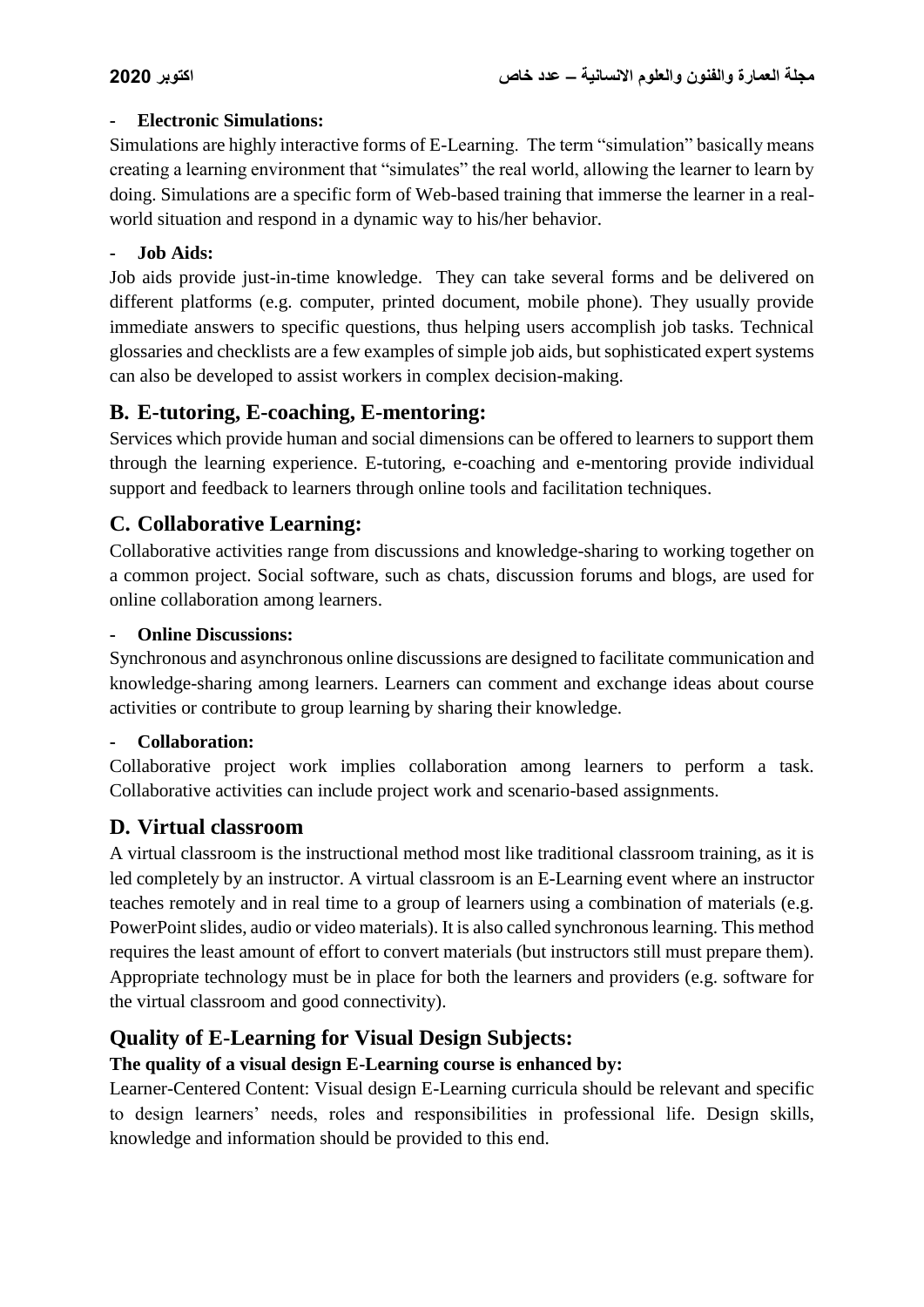Granularity: E-Learning content of Visual design should be segmented to facilitate assimilation of new design knowledge and to allow flexible scheduling of time for learning.

Engaging Content: Instructional methods and techniques should be used creatively to develop an engaging and motivating design learning experience.

Interactivity: Frequent learner interaction is needed to sustain attention and promote learning.

Personalization: Self-paced courses should be customizable to reflect learners' interests and needs; in instructor-led courses, tutors should be able to follow the learners' progress and performance individually.

#### **How to assess the Quality of E-Learning Programs:**

In 2010, an international quality standard for E-Learning programs "Open ECBCheck", was officially released. ECBCheck is an accreditation and quality improvement scheme for E-Learning programs which supports academic institutions in measuring the success of their programs and allows for continuous improvement though peer collaboration. It was developed through an innovative and participative process involving more than 40 international, regional and national capacity-development organizations. ECBCheck provides a set of quality criteria to assess E-Learning program design, development, management, delivery and evaluation, as well as the quality of learning materials, methodology, media, technology and e-tutoring. "http://www.qualityfoundation.org/openecbcheck/"

#### **Methodologies for Visual Design E-Learning Subjects:**

E-learning exploits Web technology as its basic technical infrastructure to deliver knowledge. As the current trend of academic and industrial realities is to increase the use of E- Learning, in the near future a higher demand of technology support is expected. In particular, software tools supporting the critical task of instruction design should provide automated support for the analysis, design, documentation, implementation, and deployment of instruction via Web. The design of an E-Learning for visual design course should involve using a combination of the following instructional methodologies in "Figure 07".



**Figure 07: Methodologies for Visual Design E-Learning Subjects – Designed by the author**

Each methodology can be delivered in different formats, using different types of media and communication tools. For example, a presentation can be delivered as a Power Point file or as a recorded (or live) video presentation. An online discussion can be carried out in a discussion forum or through a Skype, Zoom, or Microsoft Teams call. Delivery formats are selected based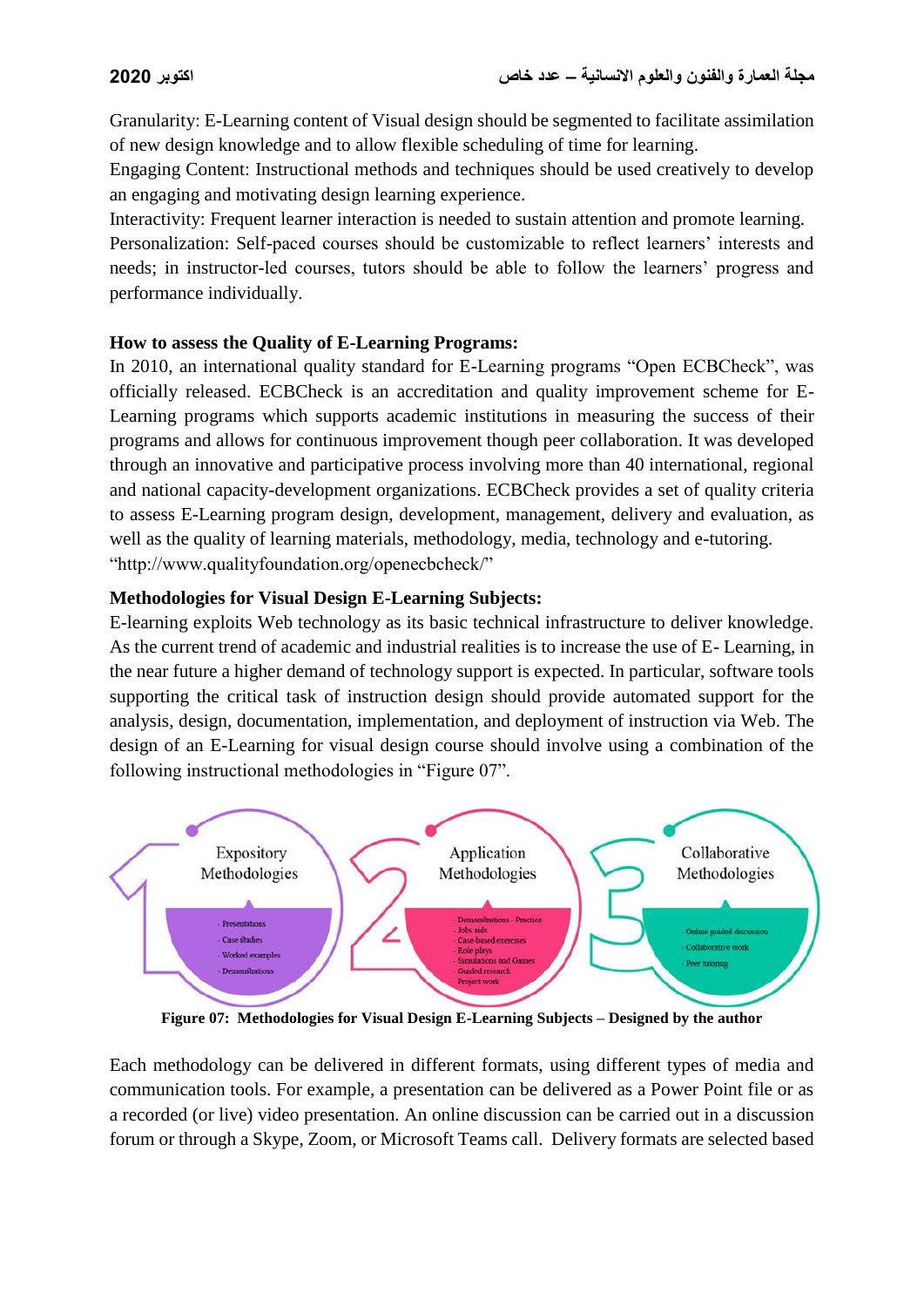on additional factors related to visual design learners, technological and organizational constraints and available time.

## **A- Expository Methodologies: "Figure 08".**

The expository E-Learning methodologies is such a direct explanation from instructor to student. The expository-based E-Learning more emphasized at substance understanding than transforming the critical thinking capacity of the student. Although some said that the expository model is not good enough to use, some proved that the expository model could be useful if the expected learning objective is the student could understand the fact, concept, and principles Expository methodologies emphasize "absorption" of new information. Expository methods include presentations, case studies, worked examples, demonstrations. Expository methodologies require learners to listen and read or observe. The visual design instructor delivers knowledge on a given topic, which can be complemented by tests and exercises to evaluate learners' memorization and/or understanding of the content. Expository methodologies are used for acquiring information, but they can be combined with other methodologies to create different types of learning courses. Expository component is normally used to provide orientation and basic concepts before going into more practical and complex stages.

#### **- Expository methodologies include:**

1- Presentations: organized information on a specific topic

2- Case studies: real, significant cases related to the topic

3- Worked examples: examples of the topic with comments and explicit reference to the theory

4- Demonstrations: illustrations of how a task can be performed

#### **- Delivery formats for Expository methodologies:**

o Simple learning content, such as documents and PowerPoint presentations, with no interactivity.

o Interactive E-lessons using text, images, audio, animations and practice (i.e. questions and feedback).

o Presentations made by an expert or instructor which are broadcast in real time or recorded for learners to watch at any time. The lessons can be recorded in both video and audio formats (podcasts).

o Webinar and virtual classroom: The instructors present the content to a group of learners who are connected to the platform at the same time. Learners can interact with the instructor, ask questions and receive feedback using video conference, audio conference or chat. The instructor can use special software called "virtual classroom software". These programs usually include a range of synchronous tools such as whiteboard, application sharing, audio conference and chat. Learners can use these tools to interact with the instructor and other learners.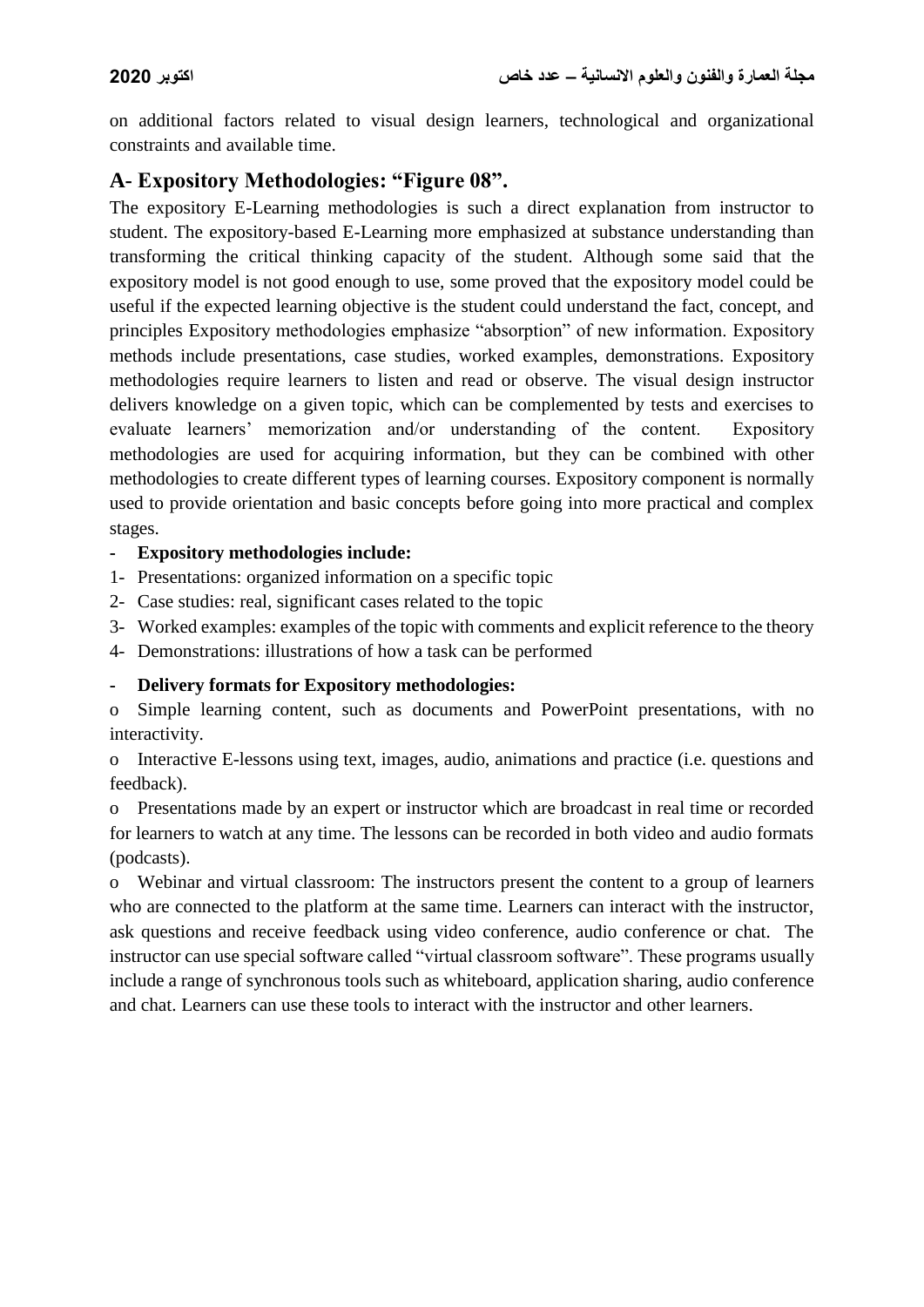

**Figure 08: Abbreviation of Expository Methodology for Visual Design E-Learning Subjects – Designed by the author**

## **B- Application Methodologies: (E-Learning by Doing): "Figure 09".**

Application methodologies involve the learners in practical activities which can range from simple exercises (such as the demonstration – practice methodology) to more complex methods like simulations or research activities. When using these methods, it is helpful to have a tutor or instructor to provide guidance and facilitate reflection for learners. Application Methodologies emphasize the active processes learners use to perform procedural and principlebased tasks and build new knowledge. Application methodologies (E-Learning by Doing) include demonstration-practice method, job aids, case-based or scenario-based exercises, role play, simulations and serious games, guided research, project work.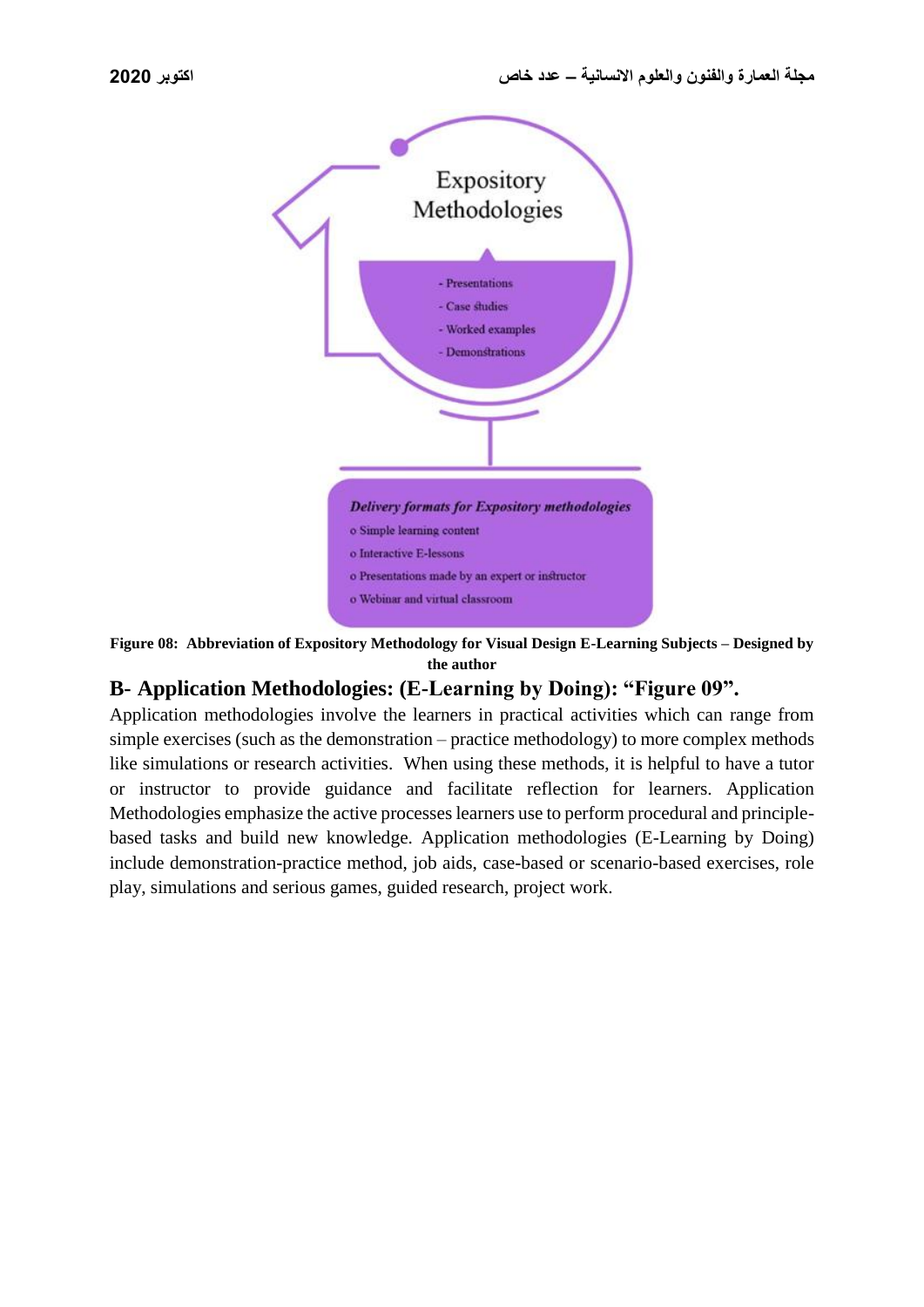

**Figure 09: Abbreviation of Application Methodology for Visual Design E-Learning Subjects – Designed by the author**

#### **- Application methodologies include:**

**1- "Demonstration – Practice" methodology:** This methodology is used to teach a procedure, usually a software procedure, such as how to generate an image manipulation, or digital drawings, video editing, or animation, by using Adobe Creative Clouds software – using directive learning. A procedure is first demonstrated by an expert or instructor, and then learners are asked to practice the procedure by interacting with the system or software.

**- Delivery formats for "Demonstration – Practice" methodology:** 

Interactive E-Lessons using a combination of animations and operational simulations (based on a sequence of operations) that allow learners to interact with the system and receive feedback on his/her actions.

Virtual classroom in which the instructor shows the application using application-sharing tools and allows learners to take control of the application to practice it.

**2- Job aids methodology:** Job aids provide just-in-time knowledge. They usually provide immediate answers to specific questions, helping users accomplish job tasks. For example,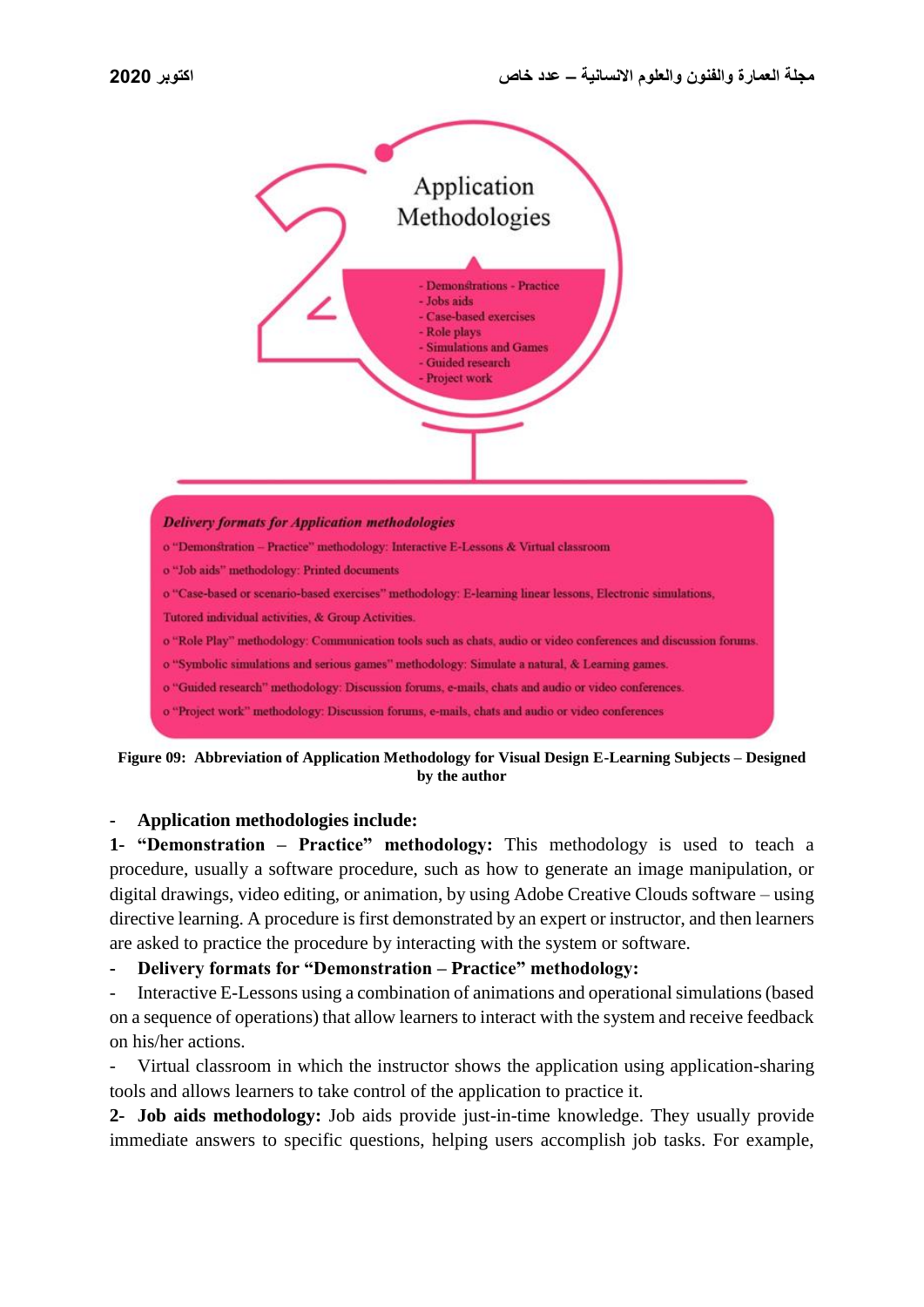learners may be provided with a checklist to help them draft a communication process strategy for a specific audience.

**- Delivery formats for "Job aids" methodology:** 

Printed documents such as checklists, technical art and design glossaries and manuals Online help or more sophisticated interactive online systems.

**3**- **Case-based or scenario-based exercises methodology**: Case-based exercises are used to develop cognitive skills in a specific domain. Learners are asked to apply knowledge and principles to a concrete situation. Typically, this method is built around a scenario, e.g. a challenging situation where learners are required to make design decisions by choosing among different product design options to address a specific market based on a given criteria for assessment. Another example, learners may need to select the best method for measuring the impact of an outdoor advertisements campaign on a group of targeted audiences. They are provided with an overview of the assessment methods, criteria and information about the specific advertisements campaign to be assessed. An expert then comments on the learners' choices.

**- Delivery formats for "Case-based or scenario-based exercises" methodology:** 

- E-learning linear lessons using text, images, audio, animations and practice (questions and feedback); feedback is provided to learners by comments on the appropriateness of their choices, after which they proceed to the next situation.

- Electronic simulations based on branched scenarios (also called experiential simulations); each learner's choice produces a consequence that generates feedback. The feedback is provided through a follow-up situation that produces more choices.

- Tutored individual activities in which a challenging situation is presented together with the information and tools required to develop a solution to the problem; each learner is asked to develop his/her own solution by using the available information. The tutor can provide feedback during and at the end of the work.

- Activities that are performed by a group rather than an individual; this also provides the opportunity to practice interpersonal skills (e.g. negotiation skills).

**4- Role Play methodology:** Role play is used to develop interpersonal skills. Learners are asked to apply behavior-related principles (e.g. communication principles) to a concrete situation. Feedback is provided to learners about their behavior. For example, learners may be divided in groups of two people, one acts as the interior designer and the other as the customer who wants to buy modern furniture for his new house. The interior designer must convince the customer to take action and buy the furniture based on the designer's recommendations. After the simulation, the tutor/instructor comments on the learners' performance.

### **- Delivery formats for "Role Play" methodology:**

Role plays conducted as a group activity by learners using communication tools such as chats, audio or video conferences and discussion forums; a specific role is assigned to each learner. Learners interact with each other to achieve individual objectives and/or a common goal.

### **5- Symbolic simulations and serious games methodology:**

Symbolic simulations are used to develop scientific understanding of complex systems like design management system in organizations. Learners can interact with the system to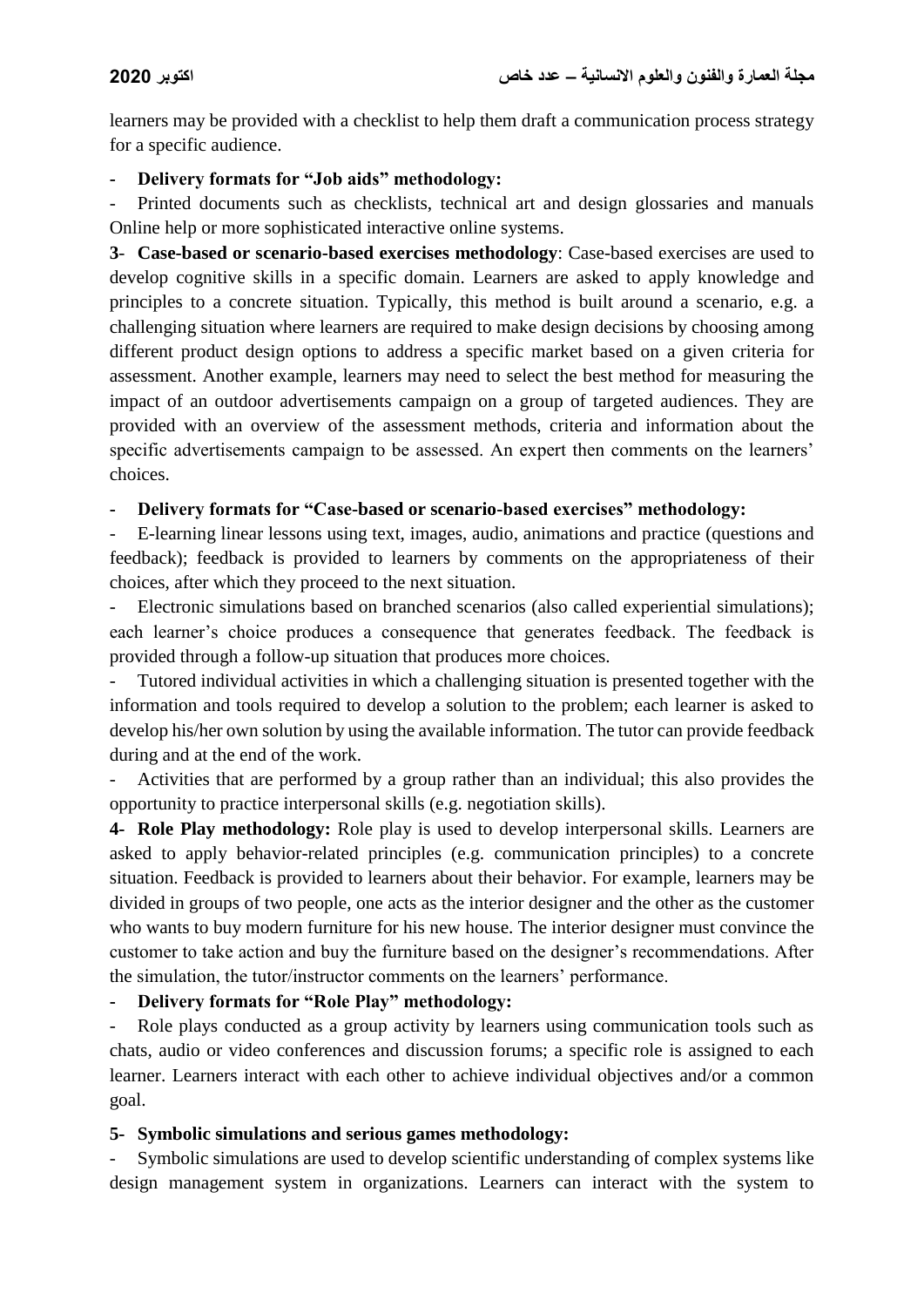understand the underlying dynamics. For example, if learners need to analyze the impact of ambient lights on exhibited artworks in museum or art galleries, they have to observe the different resources of lights that affects on the exhibition as whole.

### **- Delivery formats for "Symbolic simulations and serious games" methodology:**

Symbolic simulations, based on the mathematical model of a system, simulate a natural, social or economic system. Learning games are simulations involving a competitive component, a challenging goal and a set of rules and constraints.

**6- Guided research methodology:** The learners are charged by the tutor or the instructor to conduct research on a specific visual design subject. The instructor can guide the learner in collecting and organizing information. For example, learners may be asked to conduct research on the architecture styles in their own cities. The instructor provides suggestions to learners on how to find the required information and how to analyze the architecture styles based on specific design criteria.

**- Delivery formats for "Guided research" methodology:**

Discussion forums, e-mails, chats and audio or video conferences for communicating between learner and instructor or tutor. Wikis, blogs and shared documents for presenting results.

**7- Project work methodology:** The learner is charged by the tutor or the instructor to develop a product design or to do any visual design project by applying design principles and concepts to his/her specific context. For example, learners may be asked to design a book by applying the layout design principles learned during the course.

**- Delivery formats for "Project work" methodology:**

- Discussion forums, e-mails, chats and audio or video conferences for communicating between learner and instructor or tutor. Wikis, blogs and shared documents for presenting results.

## **A- Collaborative Methodologies: "Figure 10".**

"Learner-Tutors" Interaction, and "Learner-Learner" Interaction: these two types of interactions are among humans, and they are the interaction forms that people are most familiar with. Therefore, most research studies are focusing on these two types of interaction, especially in the research of Computer Supported Collaborative Learning (CSCL). According to (Hiltz, and Turoff, 2002) if collaboration rather than individual learning designs were used in an online class, students should be more motivated to actively participate and should perceive the medium as relatively friendly and personal as a result of the online social interactions. This increased active group interaction and participation in the online course, hence, resulted in higher perceptions of self-reported learning. Whereas individuals working alone online tended to be less motivated, perceive lower levels of learning, and score lower on the test of mastery. Collaborative methodologies are based on dialogue and discussion among instructors and learners. They add a social dimension to the learning experience, applying the principles of social constructivism and collaborative learning. They allow learners to benefit from having discussion partners and getting personal feedback. Collaborative Methodologies emphasize the social dimension of learning and engage learners sharing knowledge and performing tasks in a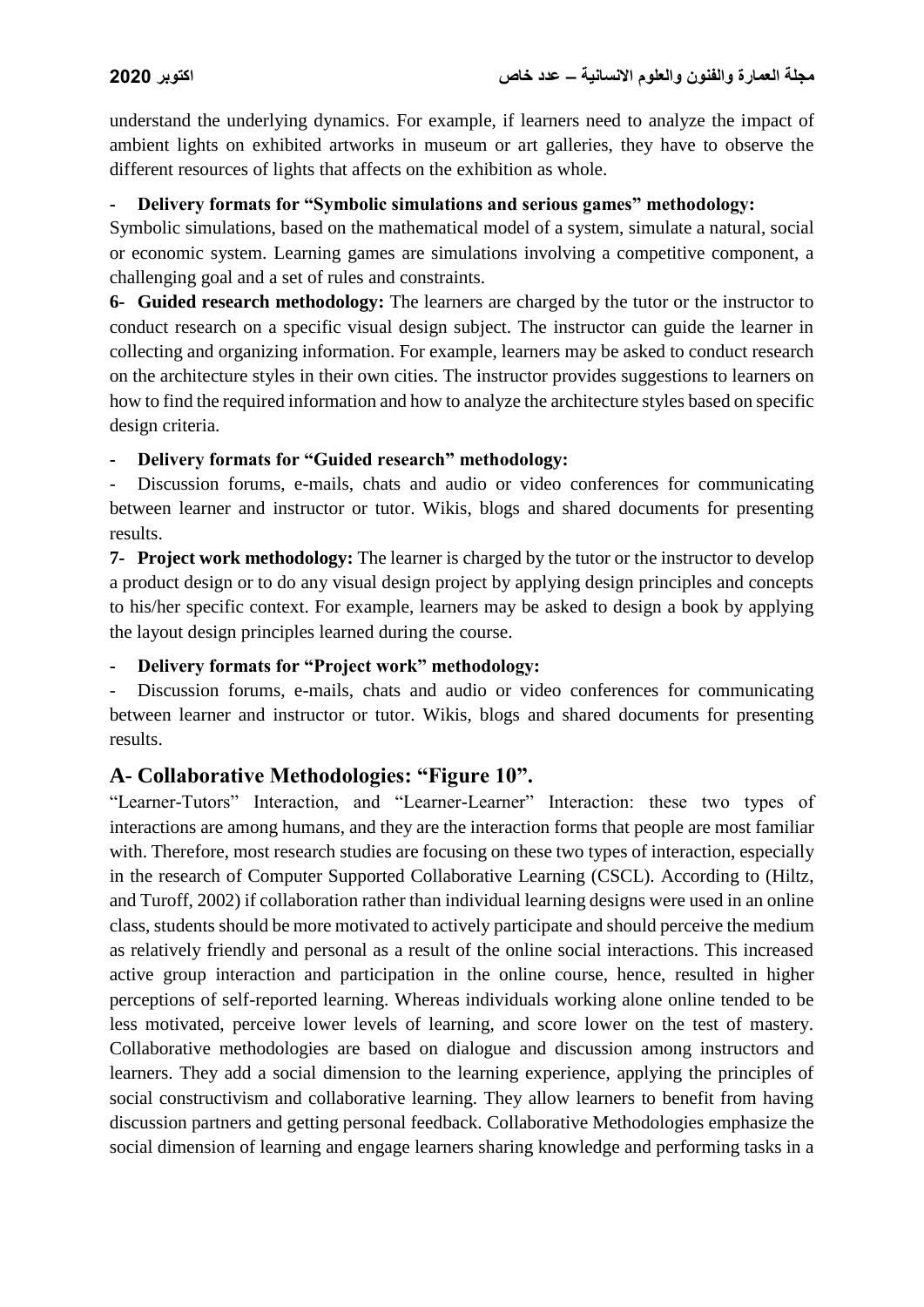collaborative way. They include online guided discussions, collaborative work and peer tutoring. "Figure 10".



**Figure 10: Abbreviation of Collaborative Methodology for Visual Design E-Learning Subjects – Designed by the author**

## **- Collaborative methodologies include:**

**1- Online guided discussions methodology:** Guided discussions are designed to facilitate learning and improve knowledge and skills. The instructor asks learners questions to stimulate and guide reflection and critical thinking. These discussions usually complement other methods, such as a presentation, research or a case-based exercise. Guided discussions also facilitate communication and knowledge sharing among learners. For example, after individual research on packaging recycled systems, learners may be asked to describe to the instructor and the other learners how those systems work in their own countries.

#### **- Delivery formats for "Online guided discussions" methodology:**

Discussion forums, e-mails, chats or audio or video conferences.

**2- Collaborative work methodology**: Learners work together to perform different types of activities, such as evaluation, analysis or development of an assignment or a design project. This method requires learners to collaborate, listen to each other, argue and negotiate; they develop interpersonal skills other than domain-specific and problem-solving skills. For example, learners may be divided into small groups and charged to analyze the impact of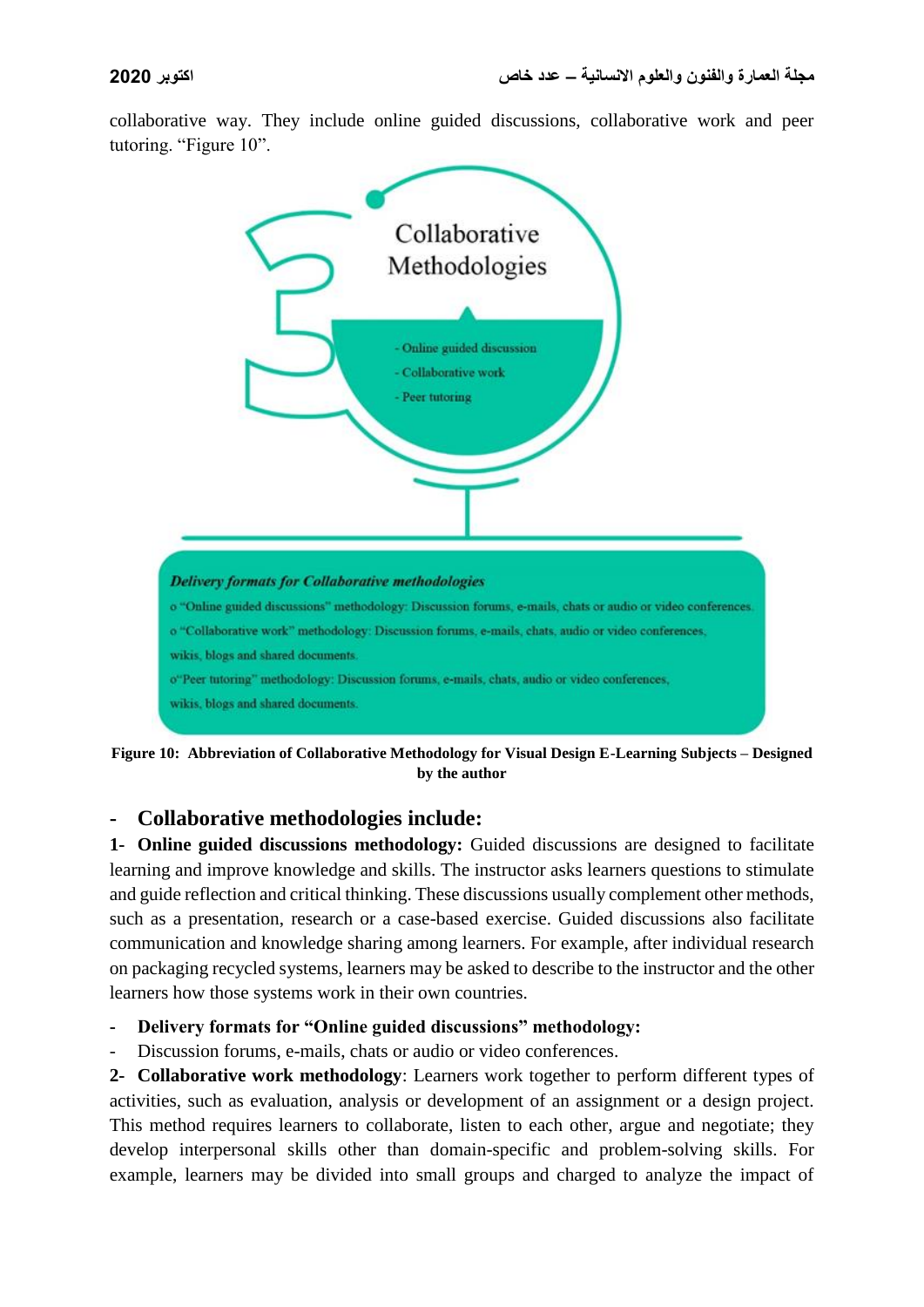audiences' demographic factors on design process, by applying the topics learned during the course. Each group must provide an analyzing report as an outcome of the assignment.

### **- Delivery formats for "Collaborative work" methodology:**

Discussion forums, e-mails, chats or audio or video conferences to communicate among learners. Wikis, blogs and shared documents for collaborative work.

**3- Peer tutoring methodology**: Learners monitor and support each other. They have the opportunity to learn from each other's work and to practice tutoring methods. This is a useful method for train-the-trainer projects. For example, each learner may be asked to review a design management report developed by another learner, and to provide suggestions on how to improve the document according to the principles learned during the course.

## **- Delivery formats for "Peer tutoring" methodology:**

Discussion forums, e-mails, chats, audio or video conferences, wikis, blogs and shared documents.

## **A Suggested E-Learning Structure for Visual Design Subjects:**

From my extended experience in E-Learning structures, I do suggest specific structure suitable for visual design courses, that may include:

## **- The Online Lectures: Creating an Engaging Lectures:**

There are various approaches to delivering the core lectures materials of visual design subjects, like use streaming videos, and MOOC "Massive Open Online Courses" platforms (McNamara, 2015), such as Canvas Network, FutureLearn, Udacity, Udemy, EDx and Coursea. The most common video approaches are voice-over presentation slides (screen cast); classroom recordings; filmed group conversations/interviews; and the talking head style where the presenter either sitting or standing talks directly into the camera. Video lecture length is highly considered critical in retaining student interest in the subject materials. (Brame, 2016) published on principles and guidelines for maximizing student learning from video content, identified three critical aspects to consider when making videos: the cognitive load, student engagement, and active learning. Students learn better when important information is highlighted in the videos; for example, key words can be used to highlight important elements on screen. Segmenting information into smaller chunks is another strategy that can be used to help and encourage students learn and remain engaged. Following suggestions by (Coyne, Lee, and Petrova, 2017), who used online videos effectively in a flipped classroom model for design education, the design educators recorded lectures running 8 to 15 minutes per video. During recording, design educators talked directly to the camera using a personal, enthusiastic, and friendly tone–often employed in the studio setting–to connect with student viewers, as is recommended by (Brame, 2016). A post-production team add graphic elements, such as summarizing lists, keywords, images, and animations. (Brame, 2016) suggested using shorter videos (6 minutes or less) to cater to students' attention spans. (Coyne, Lee, and Petrova, 2017) discovered that students become easily overwhelmed when too many choices are offered.

## **- Developing Design Software Proficiency as a weekly basis activity:**

Besides learning design theories, principles, developing creative potential, and critical thinking skills, design students needed to become proficient in industry-standard design software, such as Adobe Photoshop "image editing and manipulation program", Adobe Illustrator "a vector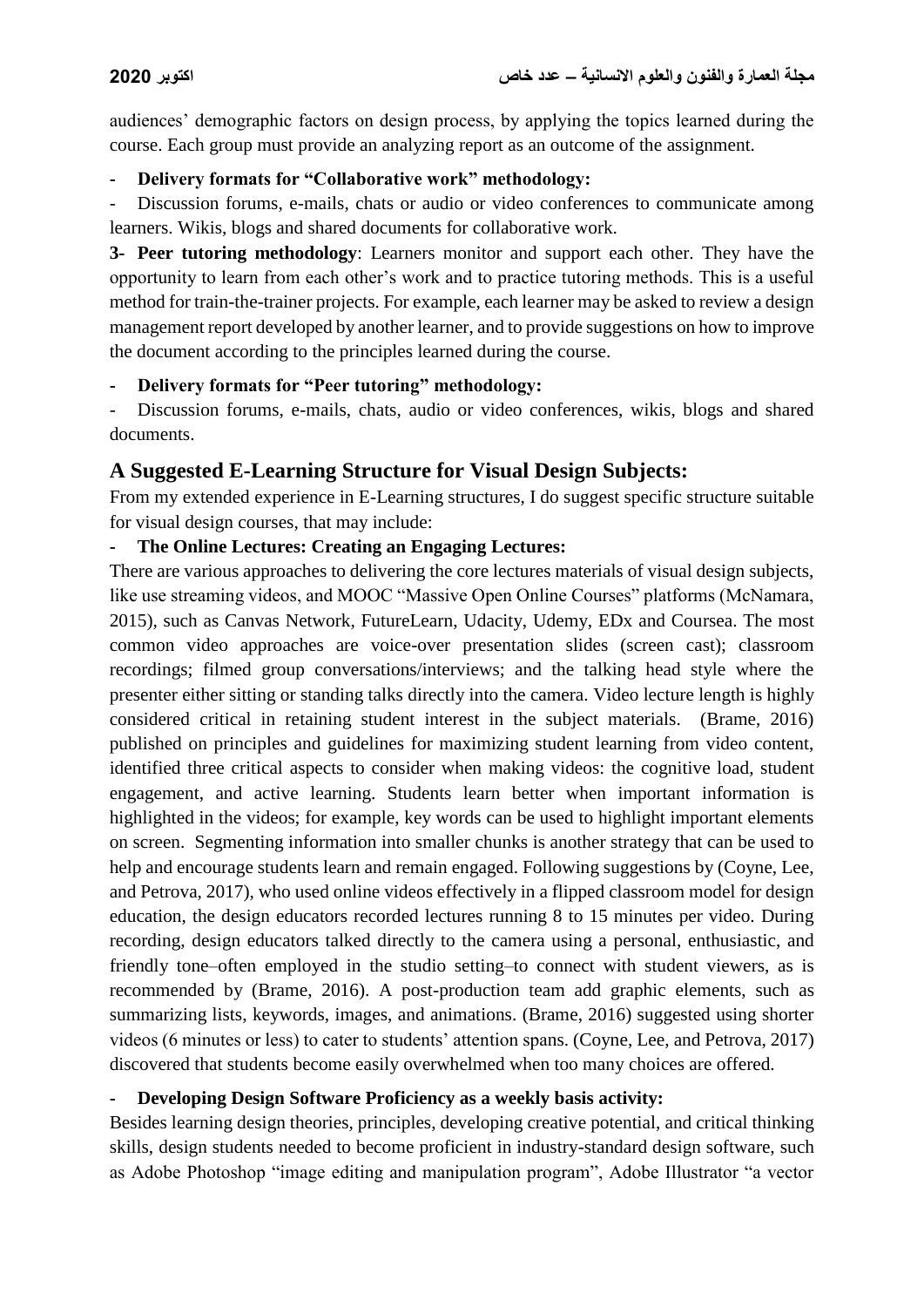graphics program for creating logos, illustrations, and typography", 3D Max "3D modelling, animation, rendering, and visualization", and others design programs. Although there are a multitude of free software tutorials available on the internet, it's recommended to use a professional online provider "Lynda.com" which specializes in the production of learning videos for the development of business, software, and creative skills.

#### **- Tutorial Tasks and Assessments as a weekly basis activity:**

To encourage students to apply their acquired design knowledge and software skills in their design projects, weekly tutorial tasks have to be assigned to assess students on both practical design assignments and theoretical tests. The tests are always given monthly, in the midterm and at the end of the semester to test knowledge of lecture materials and to encourage students to watch the online videos, presentations and others course materials. Each assessment is introduced by posting the assessment sheet online, followed up with a meeting in a virtual classroom to allow students to ask questions about the assessments directly. Assessment grades and feedback have to be available on the LMS via the online gradebook and rubrics which included additional feedback comments.

## **- The Studio Critique in the Online Space: Simulating the Critique as E-Learning Opportunity:**

It's widely known in the fields of visual design, a great significance is given to the studio critique in design education, students are actively encouraged to engage in the cycle of action and reflection through receiving and giving feedback. Students are asked to upload their work on the E-Learning platforms such as Blackboard, (LMSs), (VLEs), and (LCMSs). They upload to the discussion board to receive feedback from the design instructor on the progress of their work. Students are also asked to provide feedback for the uploaded work of their peers. This activity is intended to help students learn to explain their thinking and give constructive feedback. The feedback is always in the form of written comments.

#### **- Building a Community: Online Meetings and Communication**

To further build the sense of a community among visual design students and to offer the opportunity to ask questions directly, the design instructor set up collaborative sessions. The collaborative session is described as "a simple, convenient and reliable online collaborative learning solution that makes learners feel like they're together in the same room". A virtual collaborative classroom is felt to be a constructive attempt to engage students more actively. however, schedule online meetings could disrupt the flexibility of the online class. some students would not be able to attend the meeting on a particular day/time. To circumvent possible problems, the collaborative sessions is recorded and made available to students who could not attend.

### **Results**

Technology impacts every stage of the visual design process, from ideation to implementation.

o Blended learning is a middle ground to introduce online elements to visual design classes.

o Early research recognized the power of the internet for collaborative projects in visual design education.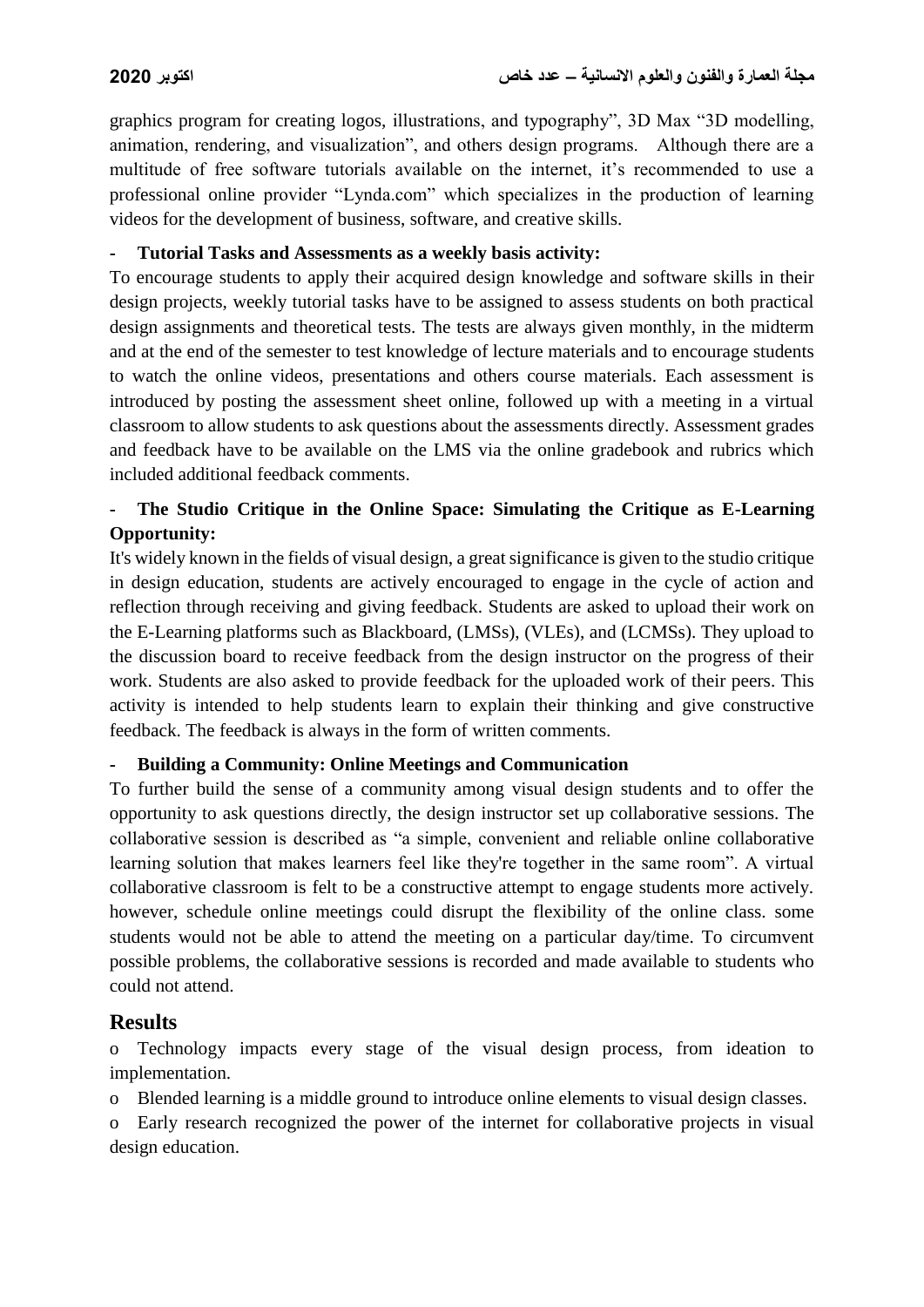o Ease of navigation, the smooth operation of technology platforms and tools, and welldesigned modules are critical to the success of student-centered virtual design studios.

o Asking visual design students to critique online leads to higher level of participation in collaboration.

o Reviewing the design process of students' works online facilitates focusing on the process rather than on the final product

o In the visual design online education students become more self-reliant when it comes to developing their own expertise.

In the visual design online education, unlimited exposure to peer progress is possible, and immediate response and feedback are possible.

o New generations of E-Learning platforms are modular, they consist of "plug-ins" and "addons", software components that extend platforms' basic functionalities.

o There are different scenarios of E-Learning can be used in visual design education, such as Blended E-Learning, Gamified E-Learning, E-Learning Nuggets, and Active Experimentation.

o There are two general approaches of E-Learning in visual design education: self-paced and instructor-led.

o The effective E-Learning components for visual design subjects can include Interactive E-Lessons, Electronic Simulations, E-tutoring, E-coaching, E-mentoring, Collaborative Learn, and Virtual classroom.

o The quality of a visual design E-Learning course is enhanced by Learner-Centered Content, Granularity, Engaging Content, Interactivity, and Personalization.

o The design of an E-Learning for visual design subjects should involve using a combination of the instructional methodologies which are Expository Methodologies, Application Methodologies, and Collaborative Methodologies, in order to maximize the students benefits.

o The Expository-based E-Learning methodologies emphasize at substance understanding than transforming the critical thinking capacity of the student. It also emphasizes "absorption" of new information.

o Application methodologies (E-Learning by Doing) involve the learners in practical activities which can range from simple exercises to more complex methods like simulations or research activities. Application Methodologies emphasize the active processes learners use to perform procedural and principle-based tasks and build new knowledge.

o Collaborative Methodologies emphasize the social dimension of learning and engage learners sharing knowledge and performing tasks in a collaborative way. They include online guided discussions, collaborative work and peer tutoring. It adds a social dimension to the learning experience, applying the principles of social constructivism and collaborative learning.

## **Discussion**

Because online learning environments are relatively new to visual design programs, it offers new challenges as well as opportunities. Academic goals must be matched with available technology without limiting the creativeness of the visual design educators. We may need the opportunity to explore new technologies, investigate alternative E-Learning modes, and participate in a sample online course. As technology becomes more transparent in the learning process and offerings of online visual design courses continue to rise, knowing how technology impacts teaching and learning is imperative for all design educators. Once the technology tools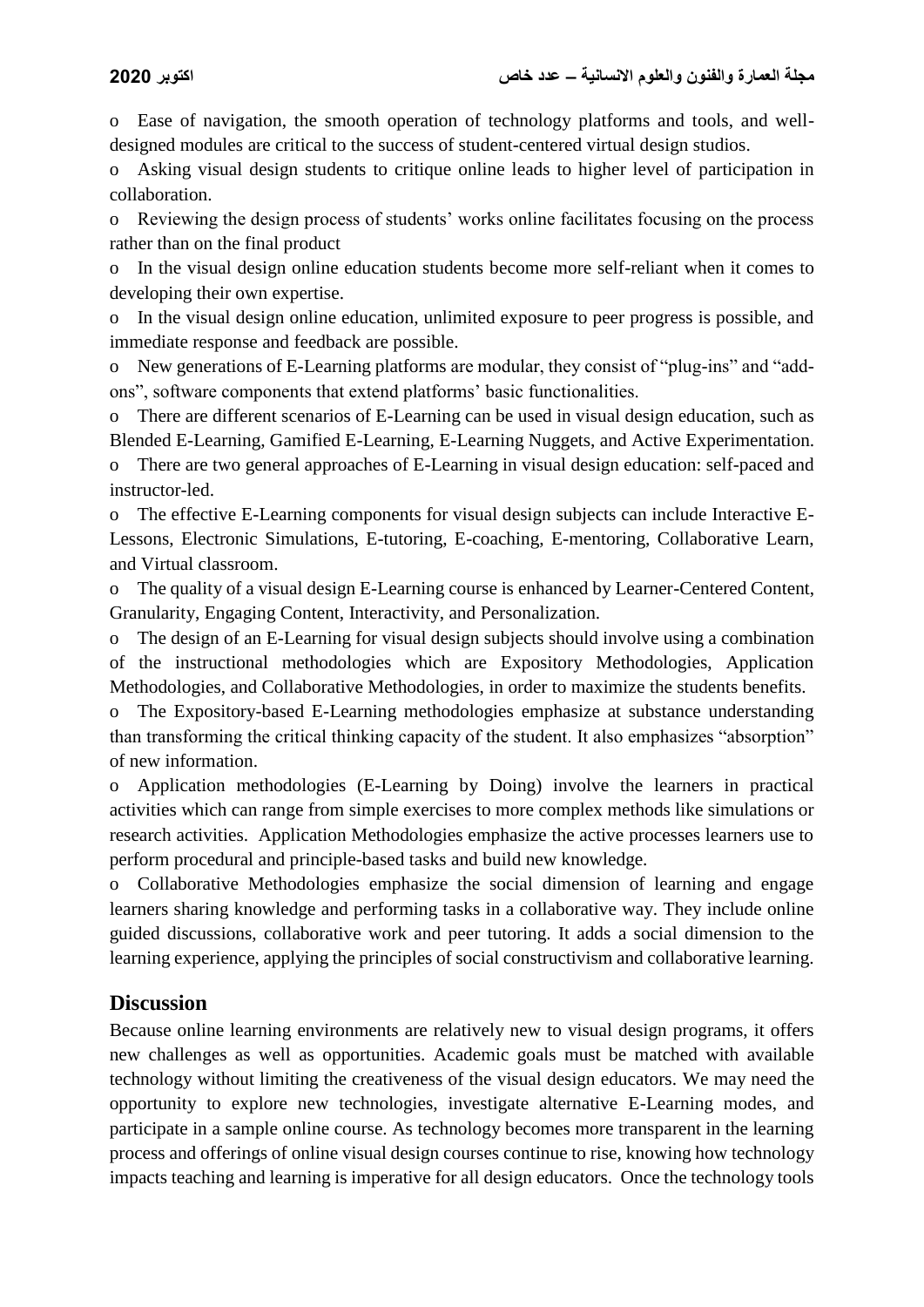are mastered, it's not much different than creating and teaching a traditional course. Like many design educators, the author was skeptical that design subjects could be delivered fully online. That skepticism arises from design's traditional studio-based culture and project work which requires an iterative process based on face-to-face feedback and a dialogical approach to teaching and learning. This paper attempted to pinpoint that the design studio environment could be translated into a successful online learning experience. This paper prove that a traditional visual design course can be transformed into a fully online learning experience. This paper recognized that the best practice to make distinct and effective E-Learning course for visual design subjects, should involve using a combination of online teaching methodologies including: Expository Methodologies, Application Methodologies, and Collaborative Methodologies.

## **Conclusion**

The growth of online visual design education has become a global phenomenon driven by the emergence of new technologies, widespread adoption of the Internet, and intensifying demand for a skilled workforce for a digital economy. Online visual design education is no longer a trend; it has become mainstream. Early research recognized the power of the online visual design education for collaborative projects in visual design education. In the visual design online education students become more self-reliant, because of there are unlimited exposure to peer progress is possible, and immediate response and feedback are possible too. The reviewing of students' artworks online facilitates focusing on the process rather than on the final product and critique online leads to higher level of participation in collaboration. The new generations of E-Learning platforms such as LMS, VLE, and LCMS, are modular, they consist of "plugins" and "add-ons", that extend platforms' functionalities. The best practice of E-Learning for visual design is to use a combination of scenarios such as Blended E-Learning, Gamified E-Learning, E-Learning Nuggets, and Active Experimentation. Also, the best practice of the design of an E-Learning for visual design subjects is to use a combination of the instructional methodologies which are Expository Methodologies, Application Methodologies, and Collaborative Methodologies.

## **References:**

1. Blossom, N., Matthews, D. & Gibson, K.. (2002, Spring). Linking interior design education and practice. Perspective, 24-29. (Available from the International Interior Design Association, 13-500 Merchandise Mart, Chicago, IL 60654-1104).

2. Cheng, N. Y.-W. (2000). Web-based teamwork in design education. Paper presented at the SiGraDi 2000: 4th Ibero-American Congress of Digital Graphics, 25-28 September 2000, Rio de Janiero, Brazil.

3. Fleischmann, K. (2016). Peer assessment: A learning opportunity for students in the creative arts. In C. Nygaard, J. Branch, & P. Bartholomew (Eds.), Assessing Learning in Higher Education (pp. 45-58). Oxford: Libri Publishing.

4. Graham, C., et al. (2001). Seven principles of effective teaching: A practical lens for evaluating online courses. The Technology Source 30.5: 50.

5. Hiltz, S.R. and Turoff, M. (2002). " What makes learning networks effective?", Communications of the ACM(45:5) 2002, pp56-59.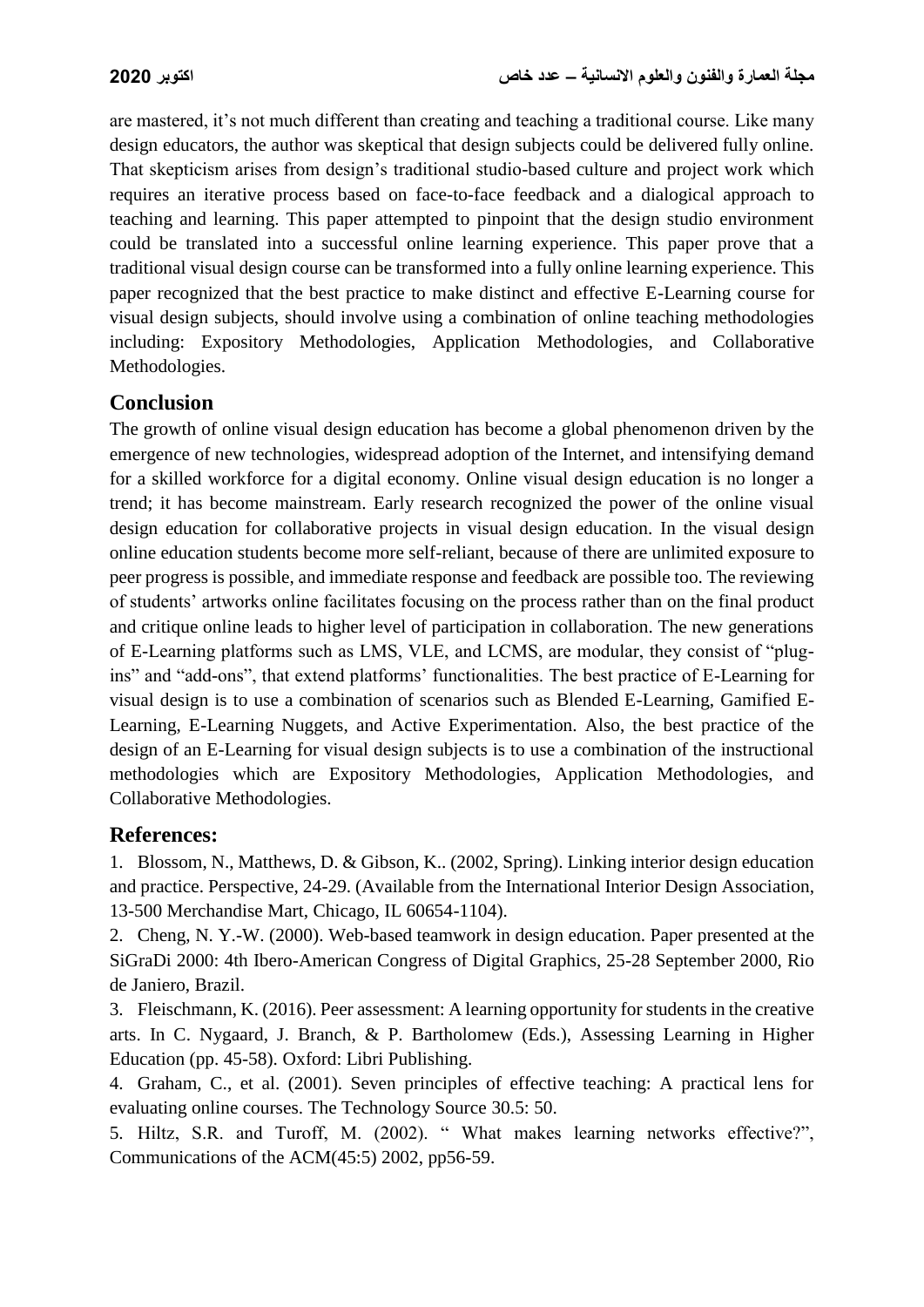6. Lawn, R.J. (1998). Integrating the arts and technology. Educational Technology, 38(6): 56-59.

7. Li-Tze, L., & Hung, J. (2015). Effects of blended e-Learning: a case study in higher education tax learning setting. Human-centric Computing and Information Sciences 5.1: 1-15.

## **Websites**:

1- Barber, T. C. (2011). The online crit: The community of inquiry meets design education. International Journal of E-Learning & Distance Education, 25(1). Retrieved from : http://www.ijede.ca/index.php/jde/article/view/723/1188 - (Accessed 02.06.2020)

2- Bender, D. M. (2005). Developing a collaborative multidisciplinary online design course. The Journal of Educators Online, Retrieved from : https://www.researchgate.net/publication/26499865 Developing a Collaborative Multidisci plinary Online Design Course - (Accessed 01.06.2020)

3- Bender, D. M., & Vredevoogd, J. D. (2006). Using online education technologies to support studio instruction Educational Technology & Society, 9(4), 114-122. Retrieved from https://pdfs.semanticscholar.org/b445/3102c2525b43c83bfd2dec28b64f56cf707e.pdf - (Accessed 05.06.2020)

4- Blair, B. (2006). 'At the end of a huge crit in the summer, it was "crap" – I'd worked really hard but all she said was "fine" and I was gutted.'. Art, Design & Communication in Higher Education, Retrieved from Retrieved

https://www.academia.edu/586073/At\_the\_end\_of\_a\_huge\_crit\_in\_the\_summer\_it\_was\_crap -Id worked really hard but all she said was fine and I was gutted. - (Accessed 31.05.2020)

5- Blythman, M., Orr, S., & Blair, B. (2007). Critiquing the crit: University of the Arts London. Retrieved from https://www.academia.edu/586074/Critiquing the Crit. - (Accessed 31.05.2020)

6- Bradbury, N. A. (2016). Attention span during lectures: 8 seconds, 10 minutes, or more? Advances in Physiology Education, 40(4), 509–513. http://doi.org/10.1152/advan.00109.2016 - (Accessed 31.05.2020)

7- Brame, C. J. (2016). Effective educational videos: Principles and guidelines for maximizing student learning from video content. CBE—Life Sciences Education, 15(6), 1-6. https://www.lifescied.org/doi/10.1187/cbe.16-03-0125 - (Accessed 01.06.2020)

8- Coyne, R. D., Lee, J., & Petrova, D. (2017). Re-visiting the flipped classroom in a design context. Journal of Learning Design, 10(2), 1-13. Retrieved from: https://files.eric.ed.gov/fulltext/EJ1134650.pdf - (Accessed 01.06.2020)

9- Crowther, P. (2013). Understanding the signature pedagogy of the design studio and the opportunities for its technological enhancement. Journal of Learning Design, 6(3), 18-28. https://www.jld.edu.au/article/download/155/155-362-1-PB.pdf - (Accessed 31.05.2020)

10- Day, P. (2012). The art group crit. How do you make a firing squad less scary? Networks. Retrieved from http://arts.brighton.ac.uk/projects/networks/issue-18-july-2012/the-art-groupcrit.-how-do-you-make-a-firing-squad-less-scary - (Accessed 31.05.2020)

11- Ellmers, G. (2006). Reflection and graphic design pedagogy: Developing a reflective Framework to enhance learning in a graphic design tertiary environment. Paper presented at the ACUADS 2006 conference, Monash University, School of Art, Victorian College of the Arts,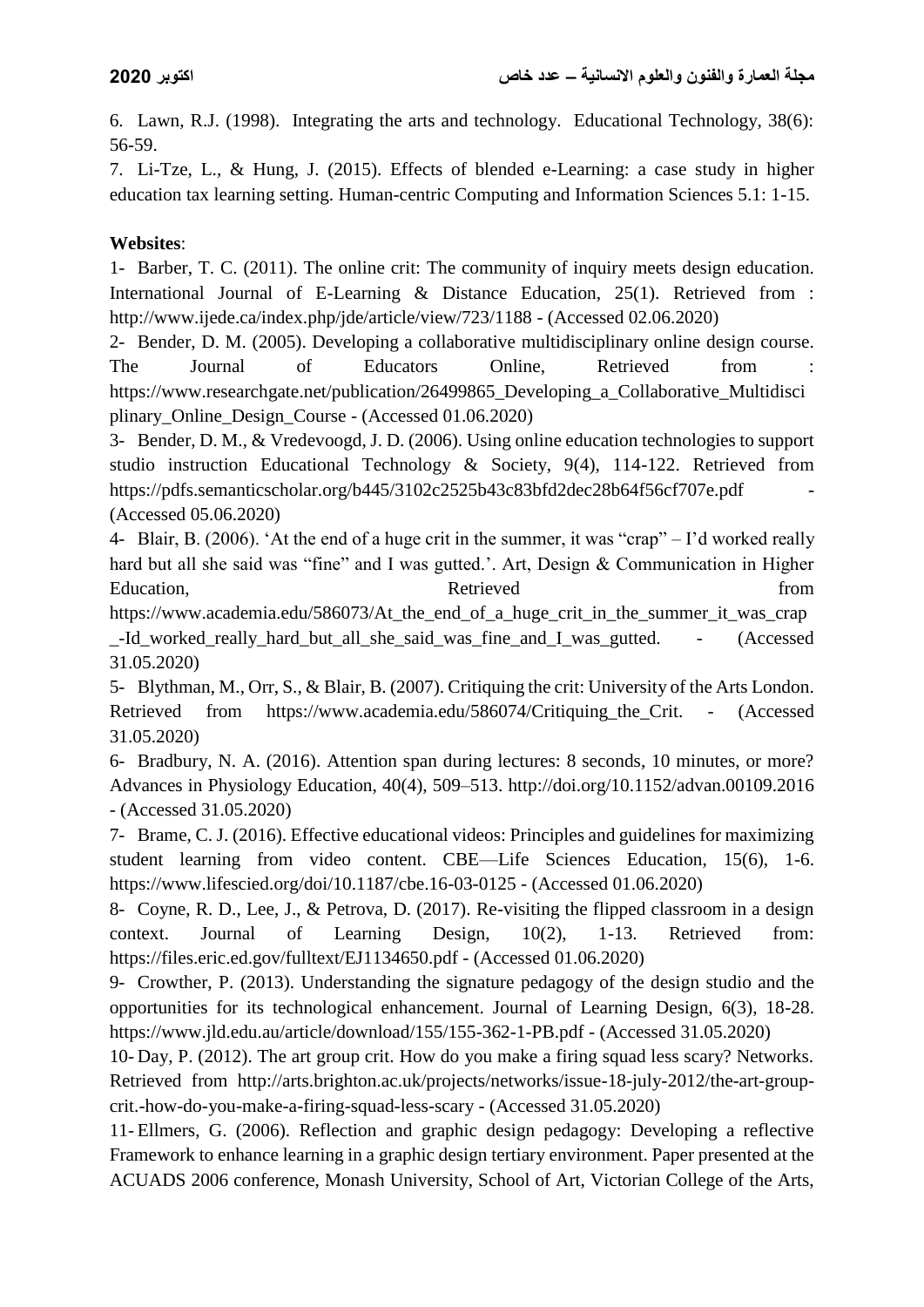Melbourne. Retrieved from: https://ro.uow.edu.au/cgi/viewcontent.cgi?article=1009&context=creartspapers - (Accessed 01.06.2020)

12- Güler, K. (2015). Social media-based learning in the design studio: A comparative study. Computers & Education, 87, 192-203. Retrieved from: https://www.sciencedirect.com/science/article/abs/pii/S0360131515001323?via%3Dihub - (Accessed 05.06.2020)

13- http://www.nea.org - - (Accessed 03.06.2020)

14- http://www.qualityfoundation.org/openecbcheck/ - (Accessed 02.06.2020)

15- Kolb, D. A. (1984). Experiential learning: Experience as the source of learning and development, David A. Kolb, Prentice-Hall International, Hemel Hempstead, Herts., 1984. No. of pages: xiii + 256. Journal of Organizational Behavior, 8, 359–360. http://doi.org/10.1002/job.4030080408 - (Accessed 31.05.2020)

16- Kuhn, S. (2001). Learning from the architecture studio: Implications for project-based pedagogy. International Journal of Engineering Education, Vol. 17, No. 4 and 5, pp. 349-352. Retrieved from:

https://www.researchgate.net/publication/228757651 Learning from the architecture studio Implications for project-based pedagogy - (Accessed 31.05.2020)

17- Kumar, P., Kumar, A., Palvia, S., & Verma, S. (2019). Online business education research: Systematic analysis and a conceptual model. The International Journal of Management Education, 17, 26-35. https://fardapaper.ir/mohavaha/uploads/2019/01/Fardapaper-Onlinebusiness-education-research-Systematic-analysis-and-a-conceptual-model.pdf - (Accessed 01.06.2020)

18- Kvan, T. (2001). The pedagogy of virtual design studios. Automation in construction, 10(3), 345- 353. Retrieved from : https://www.semanticscholar.org/paper/The-pedagogy-of-virtualdesign-studios-Kvan/4900722ee595e86b617766ec4fd0ed97b0c4e07a - (Accessed 05.06.2020) 19- Kwan, K. (2010). A proposal for the web 2.0 revolution in online design education. Paper presented at the Design & Complexity: Design Research Society International Conference, 7-9 July 2010, Montreal, Canada. Retrieved from : http://www.drs2010.umontreal.ca/data/PDF/069.pdf - (Accessed 01.06.2020)

20- Lee, N. (2006). Design as a learning cycle: A conversational experience. Studies in Learning, Evaluation Innovation and Development, Vol. 3, No. 2, pp. 12-22. Retrieved from: https://www.researchgate.net/publication/228905361 Design as a learning cycle A conver sational\_experience - (Accessed 31.05.2020)

21- Lotz, N., Jones, D., & Holden, G. (2015). Social engagement in online design pedagogies. Paper presented at the 3rd International Conference for Design Education Researchers, Aalto University. The extra section of the Retrieved from  $\mathbb{R}$  etrieved from  $\mathbb{R}$ 

http://oro.open.ac.uk/43592/1/SocialEngagementLxD2015Lotz.pdf - (Accessed 05.06.2020) 22- Loy, J., & Canning, S. (2013). Rethinking pedagogy for iterative design process learning and teaching. Paper presented at the DRS // CUMULUS 2013- 2nd International Conference for Design Education Researchers, Oslo. Retrieved from: https://opus.lib.uts.edu.au/bitstream/10453/117666/1/90380\_1.pdf - (Accessed 31.05.2020)

23- McIntyre, S. (2007). Evaluating online assessment practice in art and design. UNSW Compendium of Good Practice in Learning and Teaching, 5, 1-32. Retrieved from: